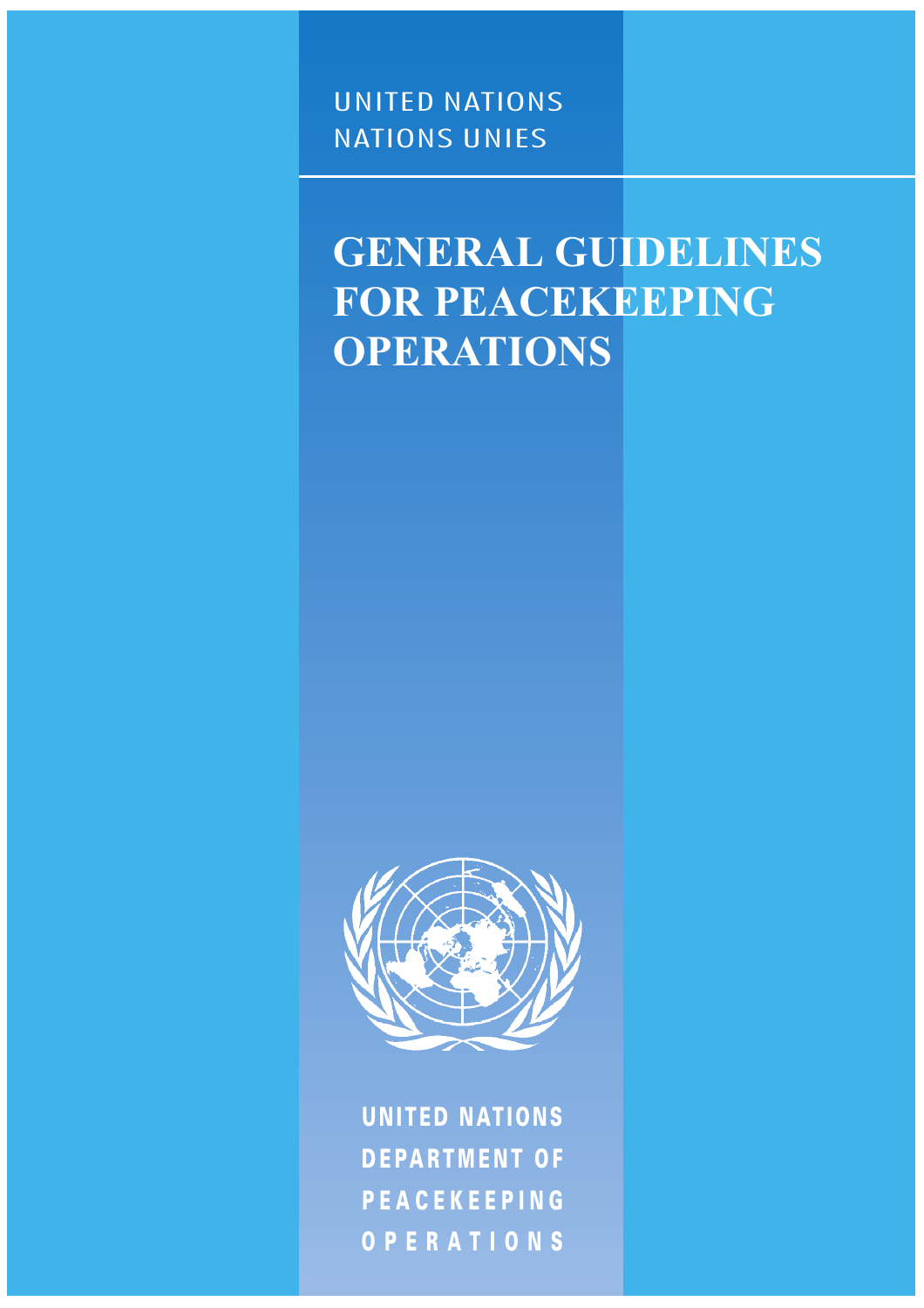## *GENERAL GUIDELINES FOR PEACE-KEEPING OPERATIONS*

**United Nations Department of Peace-keeping Operations**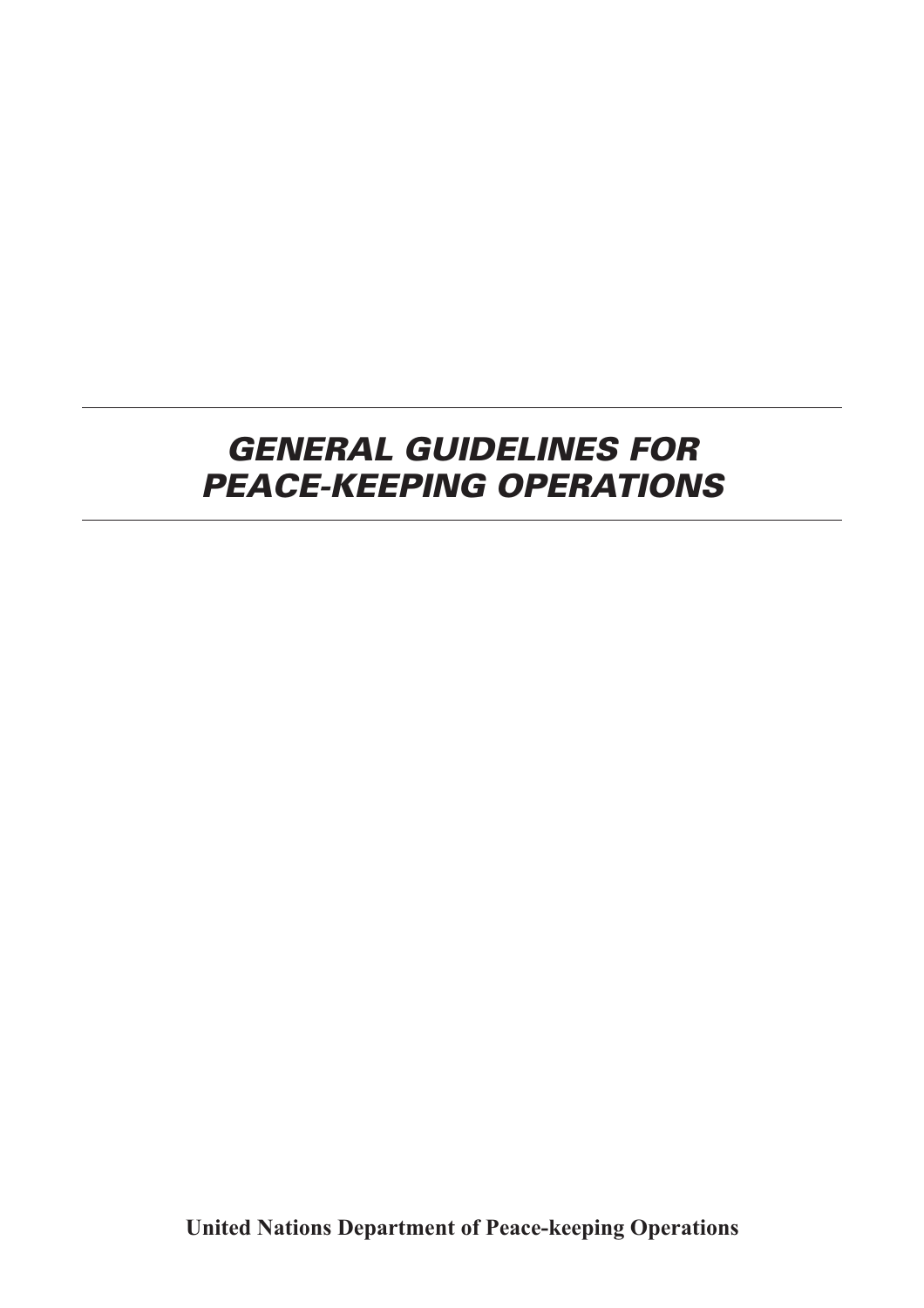### *General Guidelines for Peace-keeping Operations*

General Guidelines for Peace-keeping Operations is distributed by the United Nations Department of Peace-keeping Operations. New York 1995.

The document is printed by the International Training Centre of the ILO, Turin, Italy.

UN/210/TC/GG95

### Copyright © United Nations 1995

This document enjoys copyright under Protocol 2 of the Universal Copyright Convention. Nevertheless, the Member States' governmental authorities may freely photocopy this document for their exclusive use.

No portion of this document may be reproduced for resale or mass publication without the express consent, in writing, from the Department of Peace-keeping Operations.

No part of the documents may be stored in a retrieval system without the prior authorisation of the Department of Peace-keeping Operations.

United Nations Plaza - New York, NY 10017 - USA Phone: (212) 963-8651 - Fax: (212) 963-9061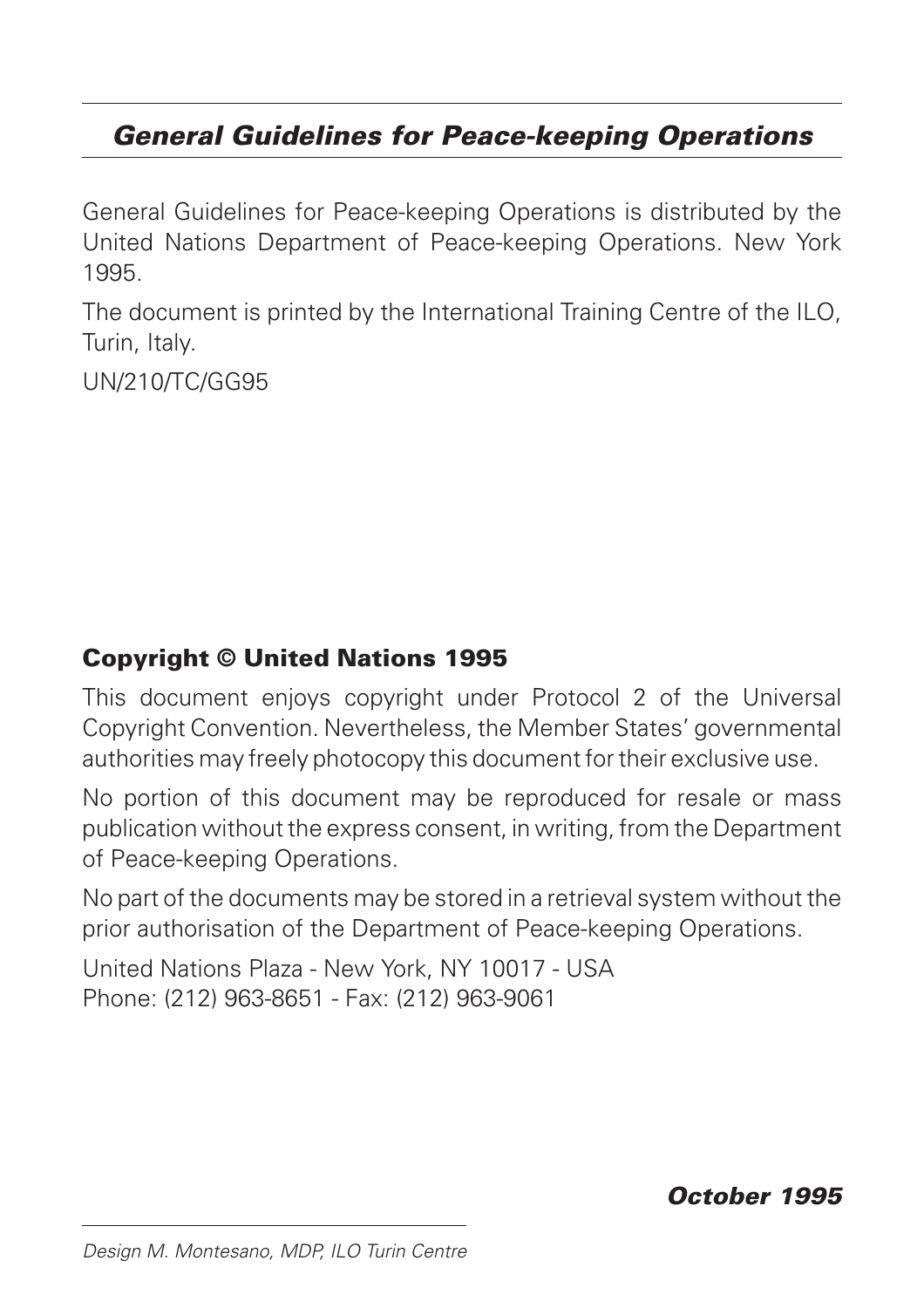### *General Guidelines for Peace-keeping Operations*

This text reflects current United Nations peace-keeping practice. It is intended as a general guide for governments. The text deals with peacekeeping only and does not cover enforcement operations. It will be followed by more detailed texts on specific aspects of peace-keeping operations.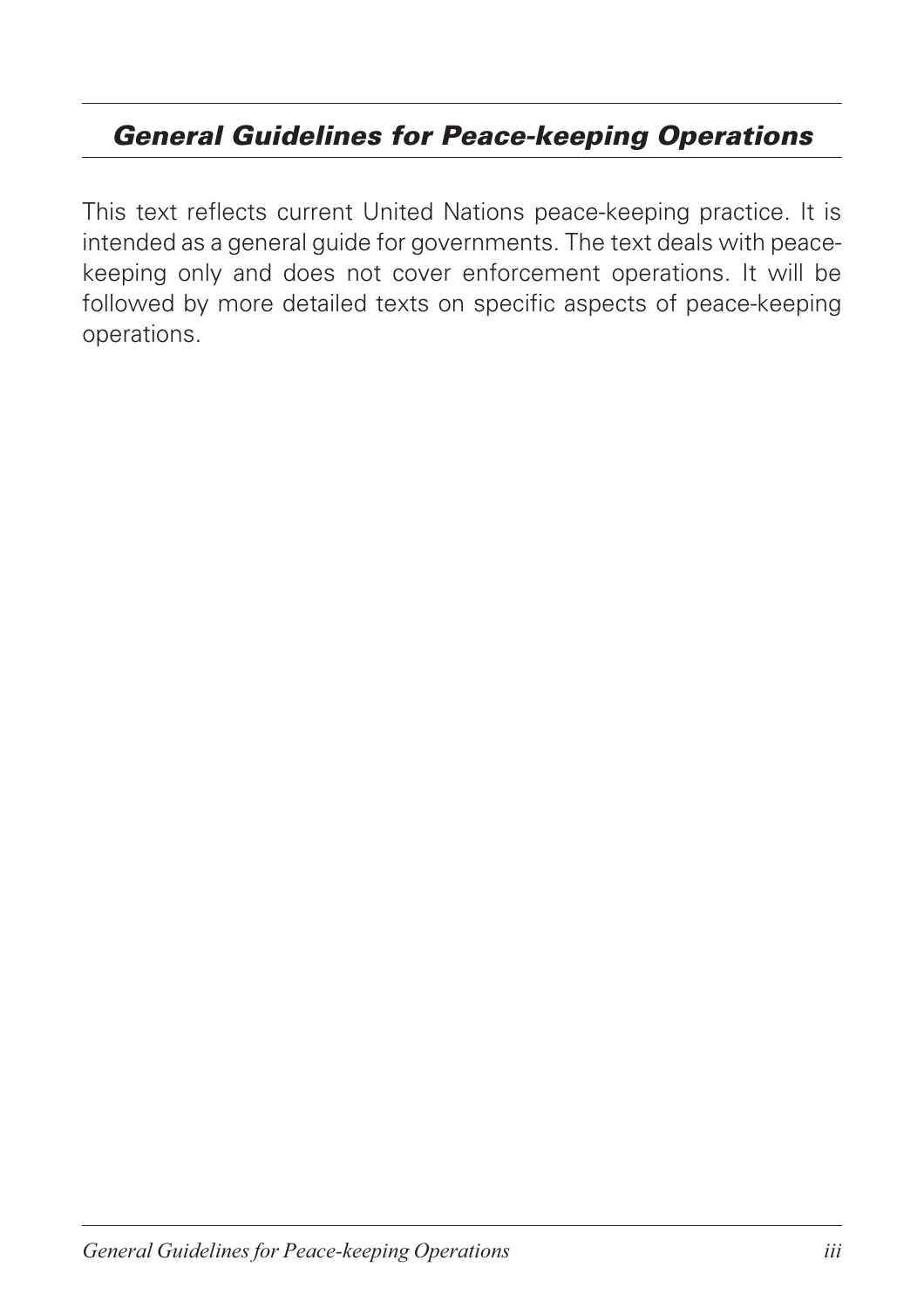### **CHAPTER**

## 1

## <span id="page-4-0"></span>*UNITED NATIONS GUIDELINES FOR PEACE-KEEPING*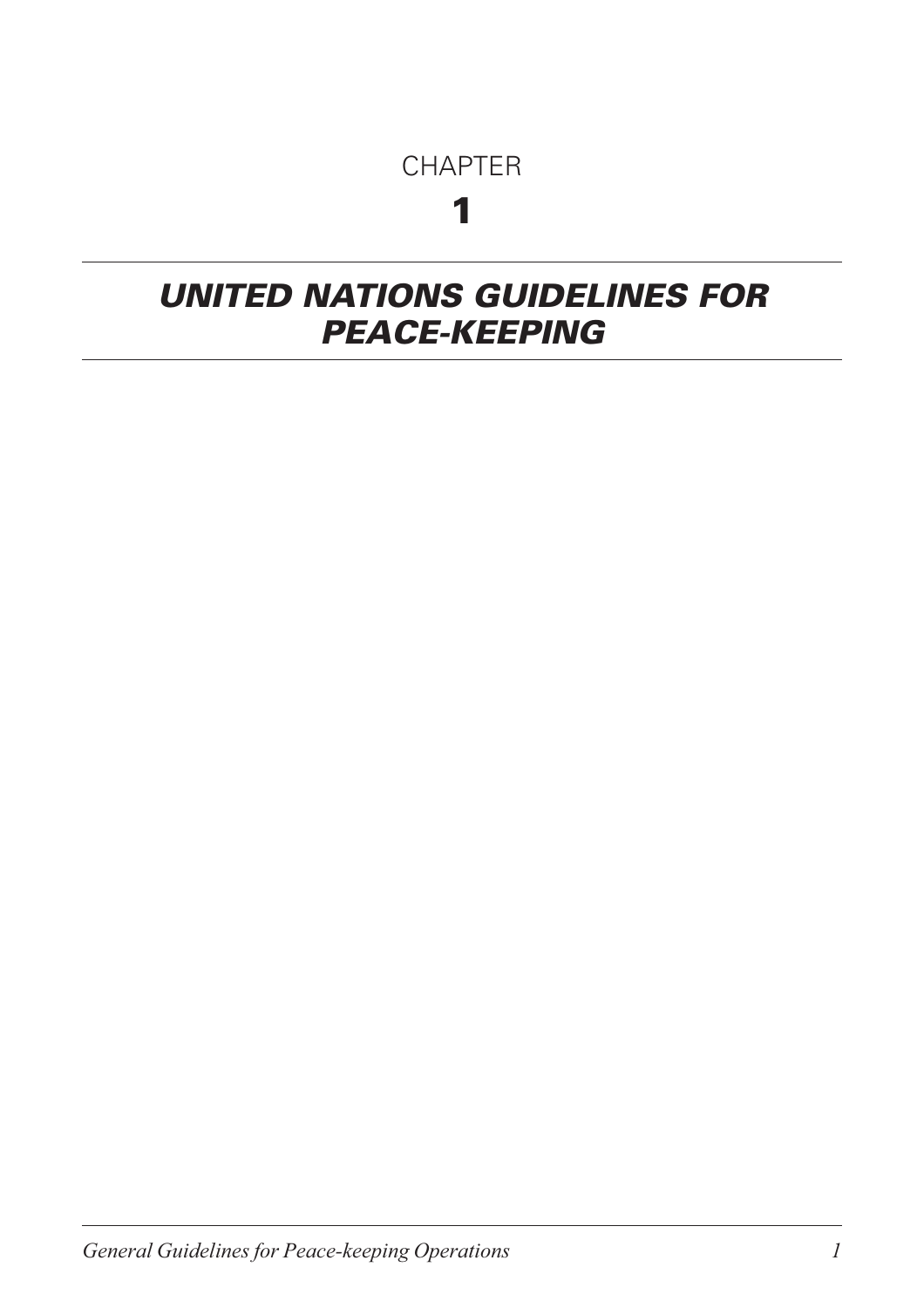### INTRODUCTION

- 1. The primary purpose of the United Nations is to maintain international peace and security. The United Nations Charter, signed on 26 June 1945 in San Francisco by the 50 founding States, assumed that the post-World War II order would be based on continuing cooperation among the allied powers – China, France, the (then) Soviet Union, the United Kingdom and the United States. It was anticipated that whenever other states could not settle their disputes peacefully, these five permanent members of the UN Security Council would act in concert to deter or roll back aggression. With the Cold War dividing the wartime allies, and the two superpowers frequently supporting opposing sides in conflicts around the globe, the Council could not effectively implement its mandate to maintain peace, especially when enforcement action was a possibility.
- 2. Even at the height of the rivalry between East and West, however, a common interest existed among the Council's members to contain regional conflicts and prevent them from escalating into direct superpower confrontation; to manage the Cold War rivalries related to the decolonization process; and in some cases to enable governments that had enmeshed their forces in untenable situations beyond their borders to withdraw them without loss of prestige.
- 3. The practice of United Nations peace-keeping was developed in order to serve such functions. Not provided for in the Charter, it was improvised as an instrument of pragmatic diplomacy, to be used to the extent possible in a world which, although deeply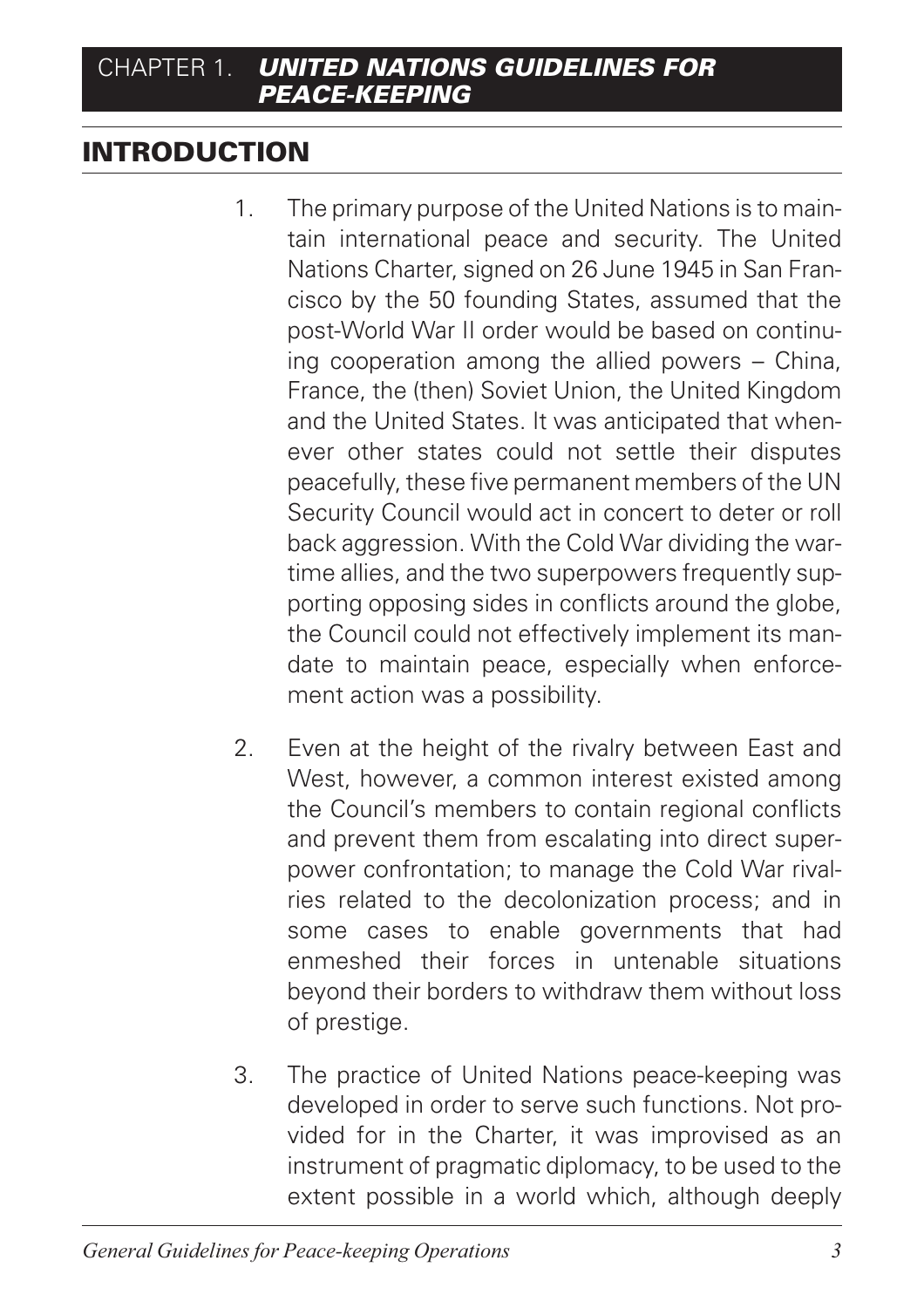divided, still retained some crucial political interests in common. The goals of peace-keeping during this period were limited: to effect and maintain ceasefires and stabilize situations on the ground, so that efforts could be made at the political level to resolve the conflict by peaceful means. This approach shaped peace-keeping operations for over four decades.

- 4. Following the end of the Cold War, the dramatic increase in cooperation greatly increased the demand for United Nations peace-keeping operations. As the permanent members of the Security Council, and particularly the United States and the Soviet Union, began to work more closely with each other to promote the containment and peaceful resolution of regional conflicts, the Council, working with other interested States, became the focal point of initiatives to terminate or control conflict situations.
- 5. In some cases this opened the door to a comprehensive settlement which went far beyond cease-fires and separation of forces in order to address the causes of the conflict. To assist with the implementation of these settlements, the United Nations fielded multidimensional operations which included, in addition to the military component which had always been prevalent in peace-keeping, a wide range of civilian experts to monitor and assist in areas such as human rights, civilian police, elections, rehabilitation of civic institutions, and the re-integration of combatants to normal life.
- 6. The end of the Cold War also had negative repercussions and was accompanied by a wave of nationalist, ethnic, religious, and civil wars. In an era of instant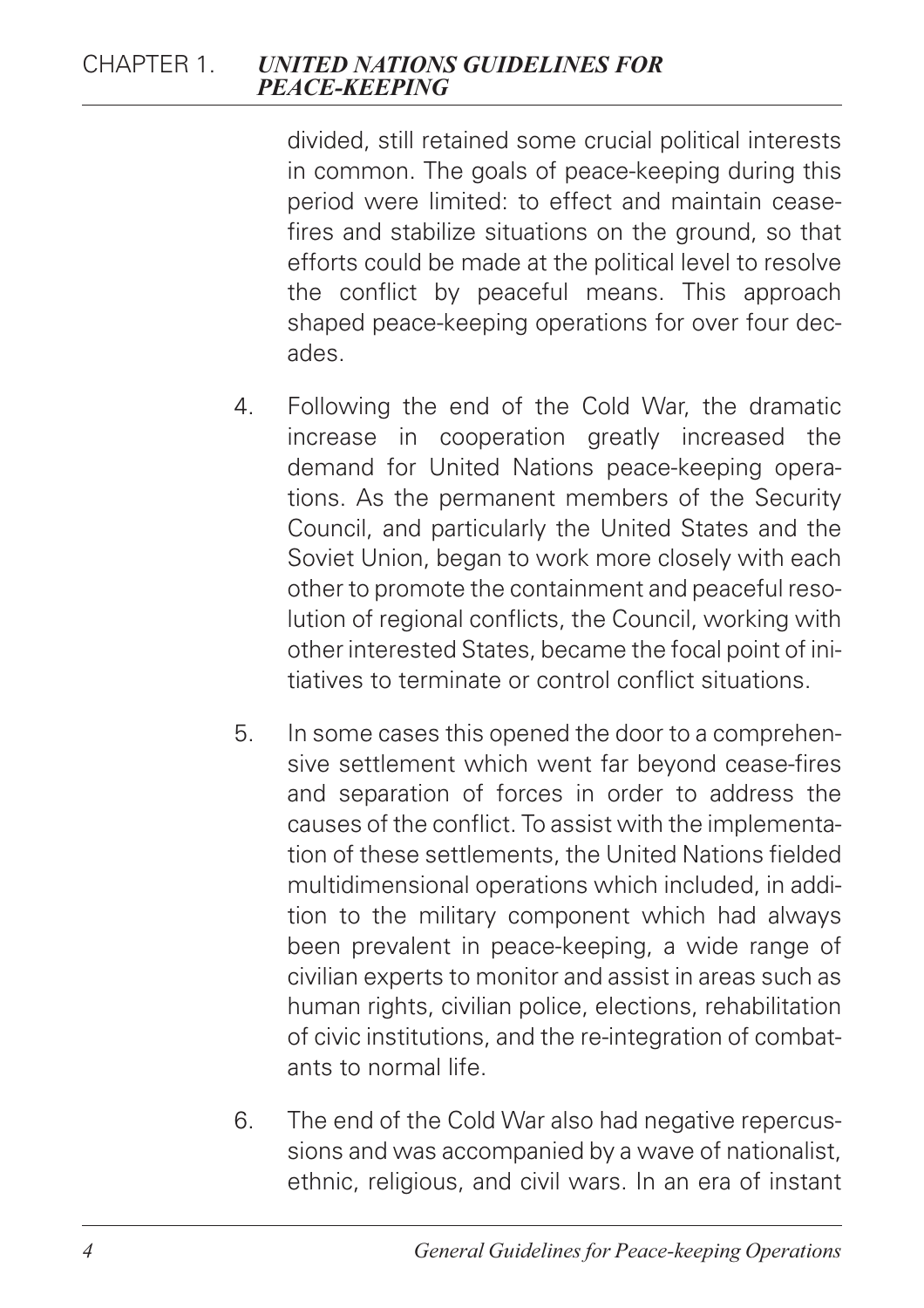awareness through global communications media, the world's peoples felt a moral responsibility to try to alleviate these tragedies. In such cases peoples turned for action to their governments, which in turn looked to the United Nations, and through it established new and exceedingly complex operations. Unlike most earlier peace-keeping operations whose goal was to halt conflict between States, these were deployed in the midst of violence within a single country or, equally challenging, a confusing mix of internal and international conflict, which demonstrated that the technique of peace-keeping was not a panacea for situations where one or more of the parties in conflict preferred to continue with war.

#### *KEY CONCEPTS*

- 7. The United Nations uses a range of instruments to respond to different types of conflict:
- 8. Preventive Diplomacy is action to prevent disputes from developing between parties, to prevent existing disputes from escalating into conflict and to limit the expansion of conflicts when they occur.
- 9. **Peace-making** is diplomatic action to bring hostile parties to a negotiated agreement through such peaceful means as those foreseen under Chapter VI of the United Nations Charter.
- 10. **Peace-keeping** is a United Nations presence in the field (normally involving military and civilian personnel), with the consent of the conflicting parties, to implement or monitor the implementation of arrangements relating to the control of conflicts (cease-fires, separation of forces, etc.) and their reso-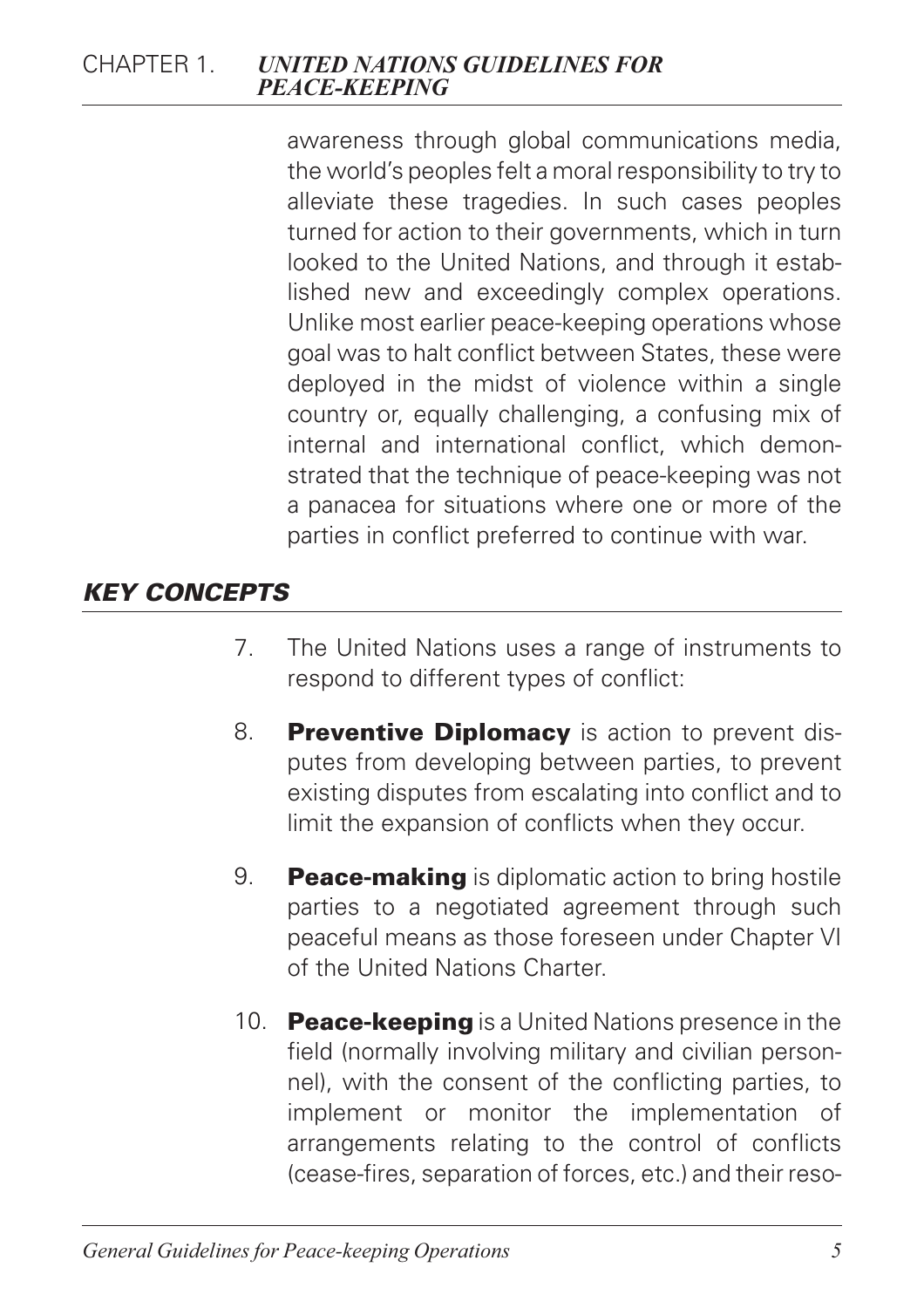lution (partial or comprehensive settlements) or to ensure the safe delivery of humanitarian relief.

- 11. **Peace-enforcement** may be needed when all other efforts fail. The authority for enforcement is provided by Chapter VII of the Charter, and includes the use of armed force to maintain or restore international peace and security in situations in which the Security Council has determined the existence of a threat to the peace, breach of the peace or act of aggression.
- 12. **Peace-building** is critical in the aftermath of conflict. Peace-building includes the identification and support of measures and structures which will promote peace and build trust and interaction among former enemies, in order to avoid a relapse into conflict.
- 13. This range of instruments provides a certain amount of flexibility in responding to the different types of conflict which confront the international community. The focus of these guidelines is United Nations peace-keeping operations. As will be discussed, these often result from peace-making efforts and sometimes incorporate peace-building activities. Peace-enforcement is beyond the scope of this document.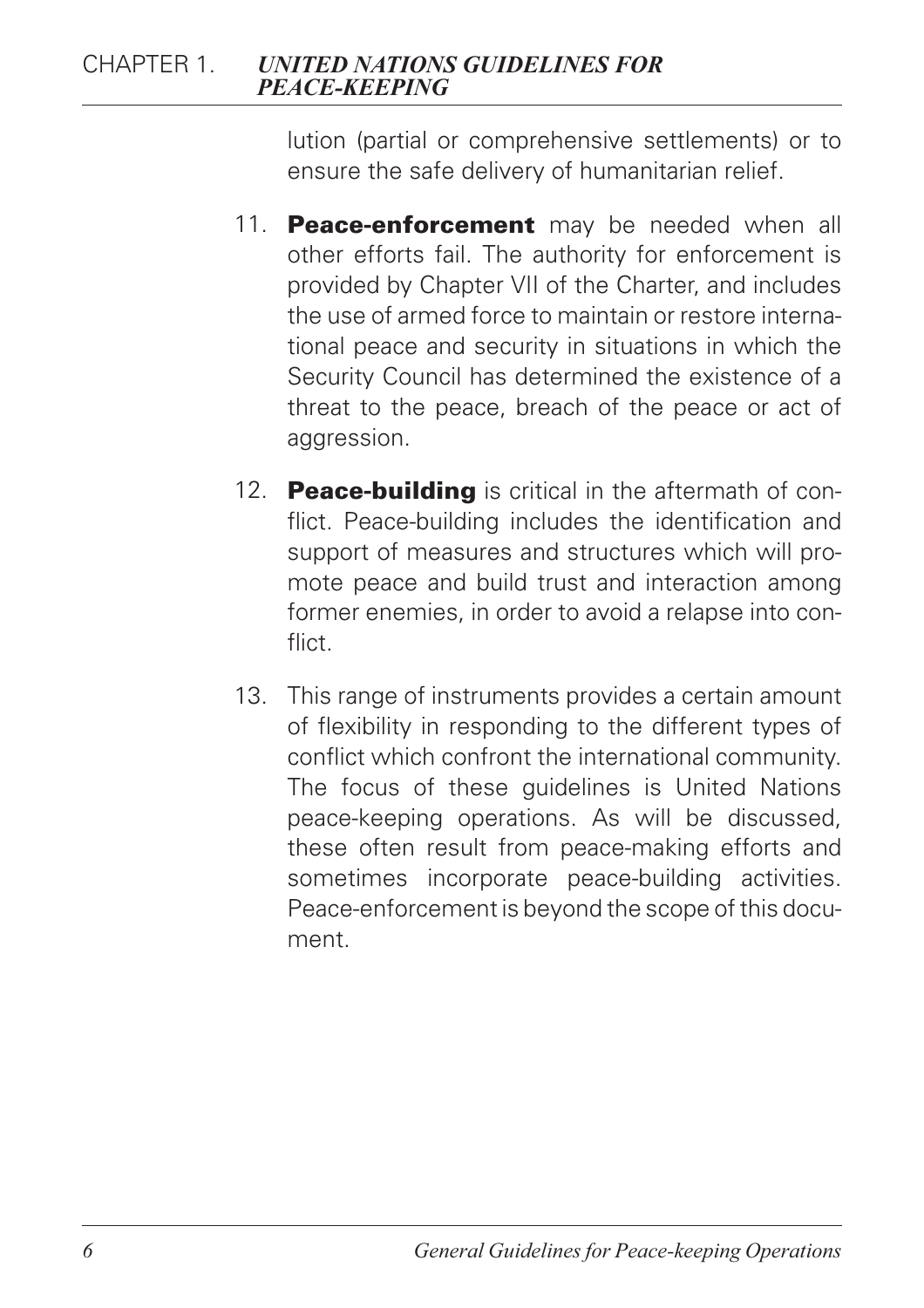## CHAPTER

## 2

## *TYPES OF PEACE-KEEPING OPERATIONS*

*General Guidelines for Peace-keeping Operations 7*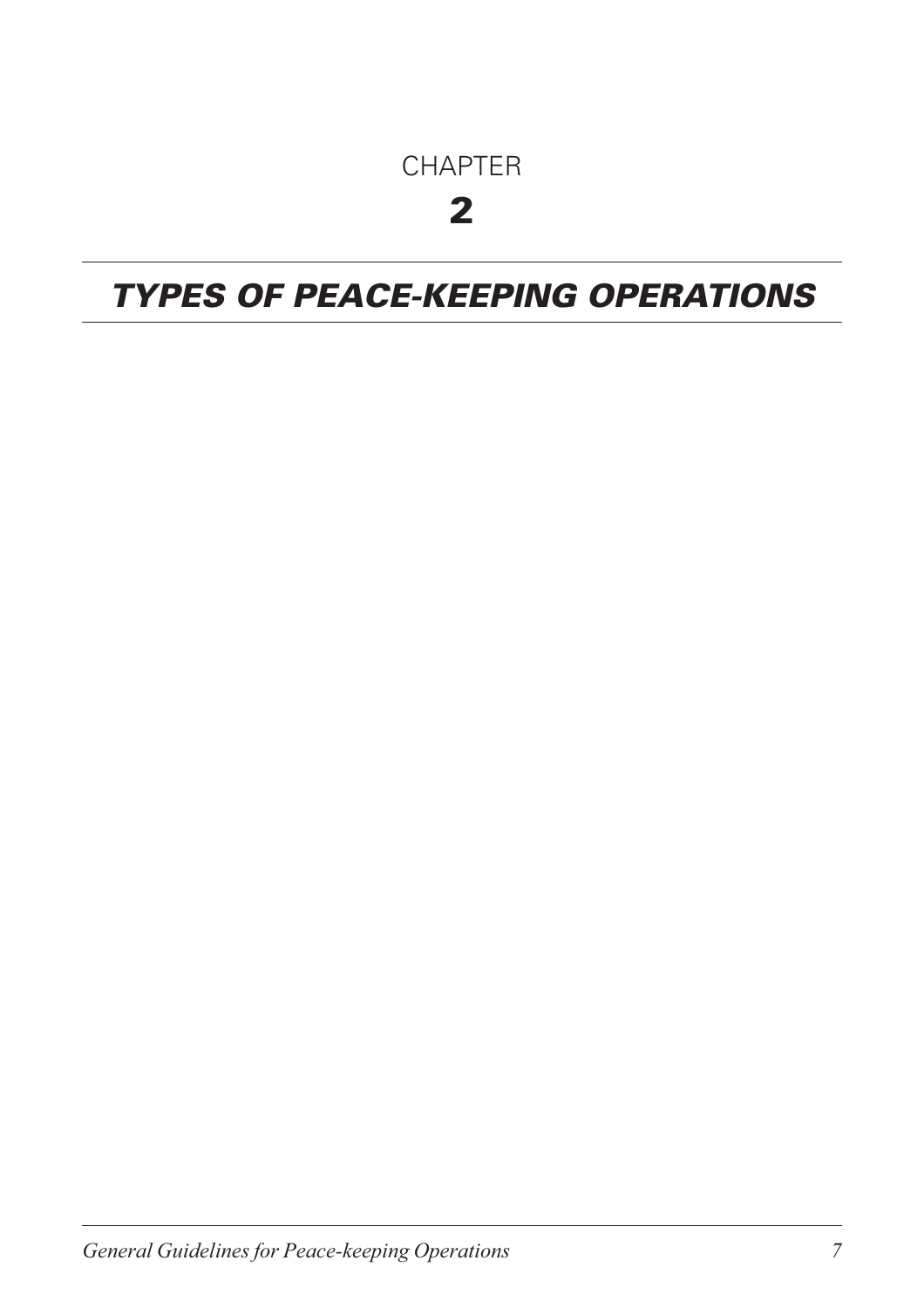### MAINTENANCE OF CEASE-FIRES AND SEPARATION OF FORCES

- 14. The type of peace-keeping developed during the Cold War has been referred to as "traditional" peacekeeping, though in fact it represents much of the current and likely future work of the United Nations. It can be further divided into two broad categories: military observer missions and peace-keeping forces. Military observer missions are composed of unarmed officers and range in strength from a few observers to several hundred. Peace-keeping forces are composed primarily of armed military units; their strength has ranged from about a thousand to tens of thousands of troops. Some examples include UN operations in Cyprus, the Golan Heights and Kashmir.
- 15. Operations of this type function on the basis of a limited agreement or understanding between the parties. They monitor cease-fires and by their presence enable combatants to pull back to a safe distance from each other, where passions may cool and an atmosphere conducive to negotiations may be created. By monitoring and reporting on the parties' adherence to commitments regarding, for example, a cease-fire, a demilitarized zone and areas of limitation, and by investigating complaints of violations, the peace-keeping operation constitutes an important confidence-building measure, enabling each party to be reassured that "the enemy" will not be able to exploit the cease-fire in order to gain military advantage. Supervision, interposition, observation (using static posts, patrols, overflights or other technical means with the agreement of the parties), are common activities of a peace-keeping operation. These operations are normally deployed without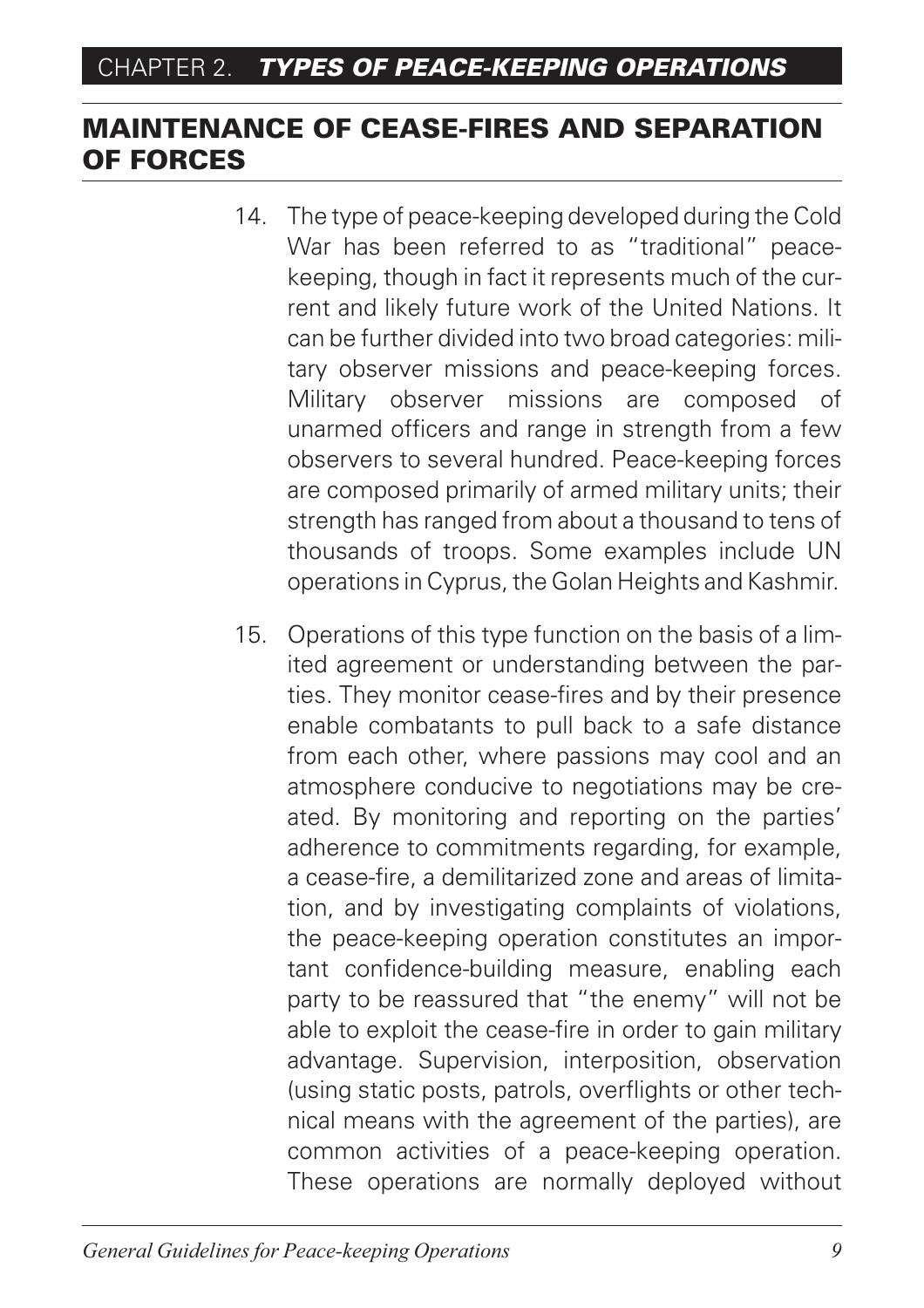#### CHAPTER 2. *TYPES OF PEACE-KEEPING OPERATIONS*

prejudice to the rights, claims or positions of the parties concerning the substantive questions at issue, which can be resolved only through negotiations.

#### *PREVENTIVE DEPLOYMENT*

16. As a relatively recent innovation the same objective, i.e. to promote the conditions for a negotiated settlement, may be pursued through the preventive deployment of such operations. In this case, instead of preventing a recurrence of fighting, the operation is deployed in order to prevent it from happening at all. Through many of the same activities as undertaken for the maintenance of cease-fires, e.g. the establishment of a de-militarized zone, interposition, observation, and reporting to the parties themselves as well as to the Security Council, a preventive deployment operation serves as a confidencebuilding measure, providing a reassuring presence and a certain amount of transparency to prevent the type of miscalculations which could lead to war. It also provides "early warning" to the Security Council and raises the political price of any aggression into its area of operation. This new type of operation has been deployed in the Former Yugoslav Republic of Macedonia.

#### *IMPLEMENTATION OF COMPREHENSIVE SETTLEMENTS*

17. In contrast to peace-keeping operations which, as described above, are deployed after a cease-fire but before a settlement of the conflict in question has been negotiated, in the late 1980s a new type of peace-keeping operation was developed for the purpose of helping parties to a conflict implement a comprehensive settlement which they had reached.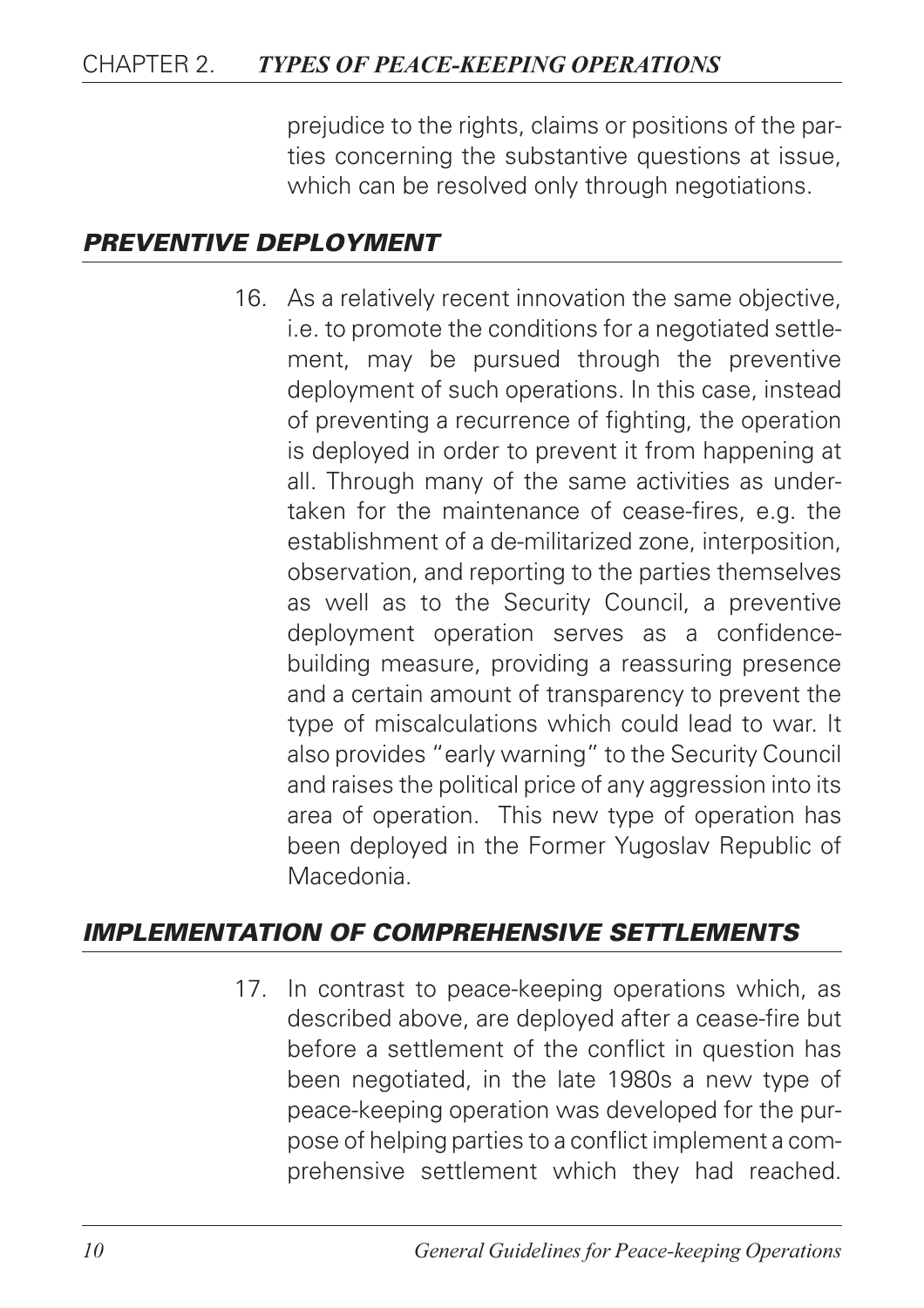#### CHAPTER 2. *TYPES OF PEACE-KEEPING OPERATIONS*

Such settlements have involved not only a cease-fire and other military arrangements but also a wide range of civilian matters. As a result, the United Nations was required to undertake an unprecedented variety of functions: the supervision of ceasefires, the regroupment and demobilization of forces, their reintegration into civilian life and the destruction of their weapons; the design and implementation of de-mining programmes; the return of refugees and displaced persons; the provision of humanitarian assistance; the supervision of existing administrative structures; the establishment of new police forces; the verification of respect for human rights; the design and supervision of constitutional, judicial and electoral re-forms; the observation, supervision and even organization and conduct of elections; and the coordination of support for economic rehabilitation and reconstruction.

18. Such operations have been deployed in Namibia, Angola, El Salvador, Cambodia and Mozambique. They have been completed in a limited period of time and in most cases have been comprehensively successful.

#### *PROTECTION OF HUMANITARIAN OPERATIONS DURING CONTINUING CONFLICTS*

19. A new type of operation is the use of United Nations forces to protect humanitarian operations. Humanitarian agencies endeavour to provide succour to civilian of war wherever they may be. Too often of late, the warring parties, one or more of which may be irregular militias or self-proclaimed authorities, make it difficult or impossible. This is sometimes because of the exigencies of war but more often because the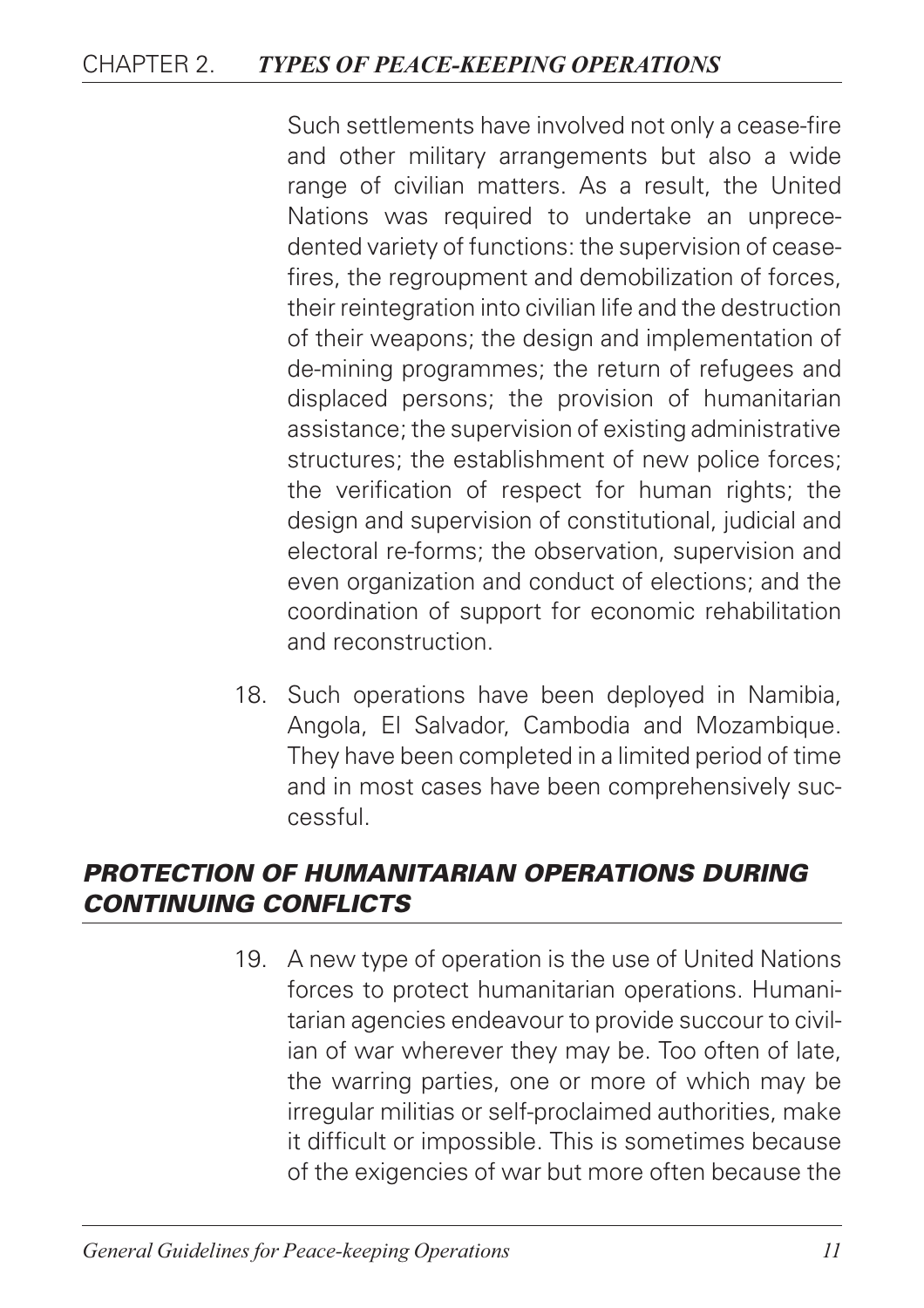#### CHAPTER 2. *TYPES OF PEACE-KEEPING OPERATIONS*

relief of a particular population is contrary to the war aims of one or another of the parties. There is also a growing tendency for the combatants to divert relief supplies for their own purposes. Where the conflict is within a state, the humanitarian agencies often have to undertake their tasks in chaotic and lawless conditions. In some, but not all, such cases the resulting horrors explode on the world's television screens and create political pressure for Governments to take measures in order to ensure that humanitarian relief reaches the victims of the conflict. The international community has responded with a new kind of operation to escort or conduct humanitarian relief activities and to be able to protect them in self-defence if attacked. In such situations of sustained hostility, even the restrained use of force by UN troops has led, perhaps inevitably, to their being drawn into confrontations and conflict, demonstrating the limits of peace-keeping operations confronted with a determination of one side or the other to continue war. The unprecedented difficulties arising for the operations in the former Yugoslavia and, to a lesser extent, in Somalia illustrate this quandary.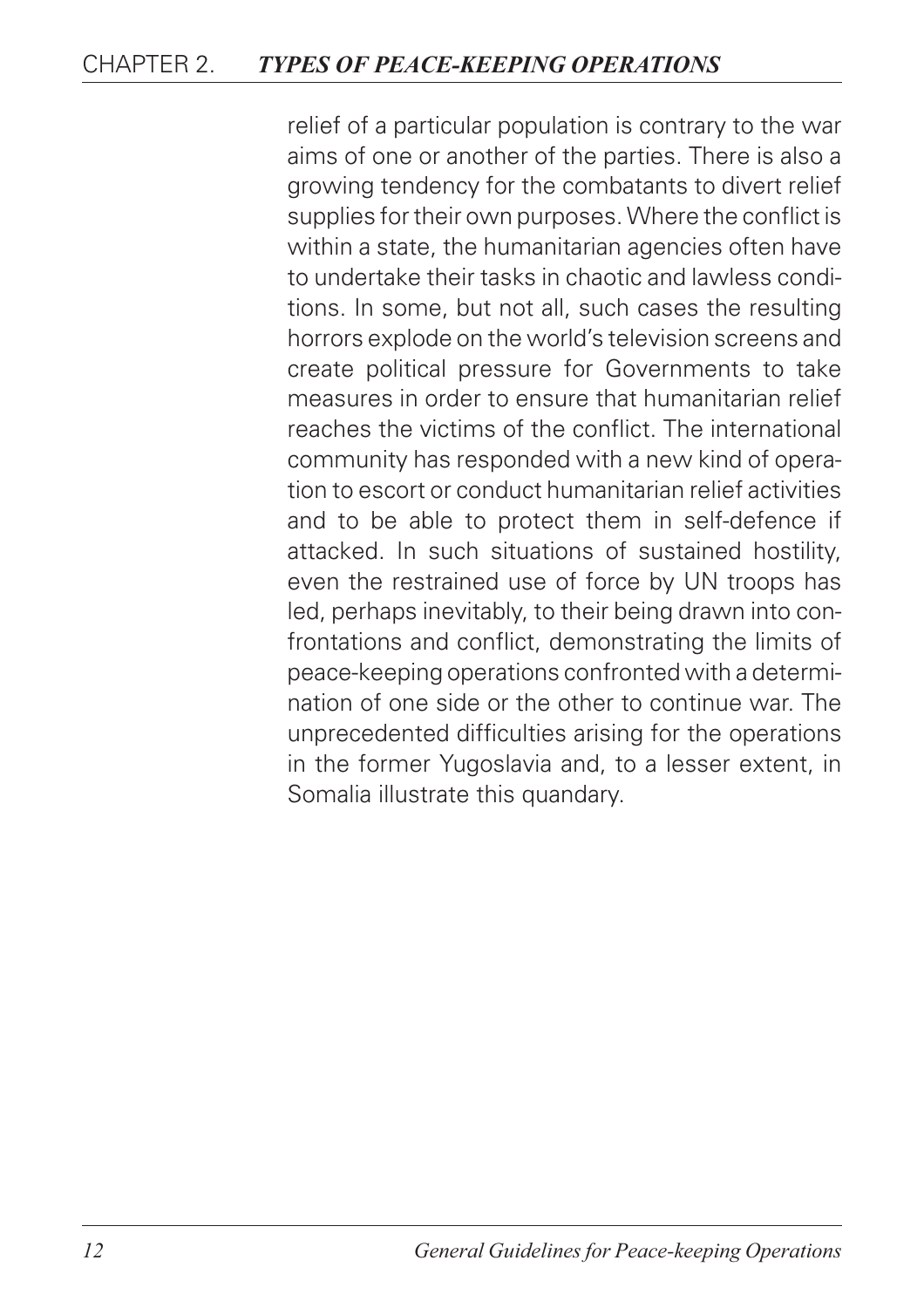## **CHAPTER**

## 3

## *PRINCIPLES OF PEACE-KEEPING*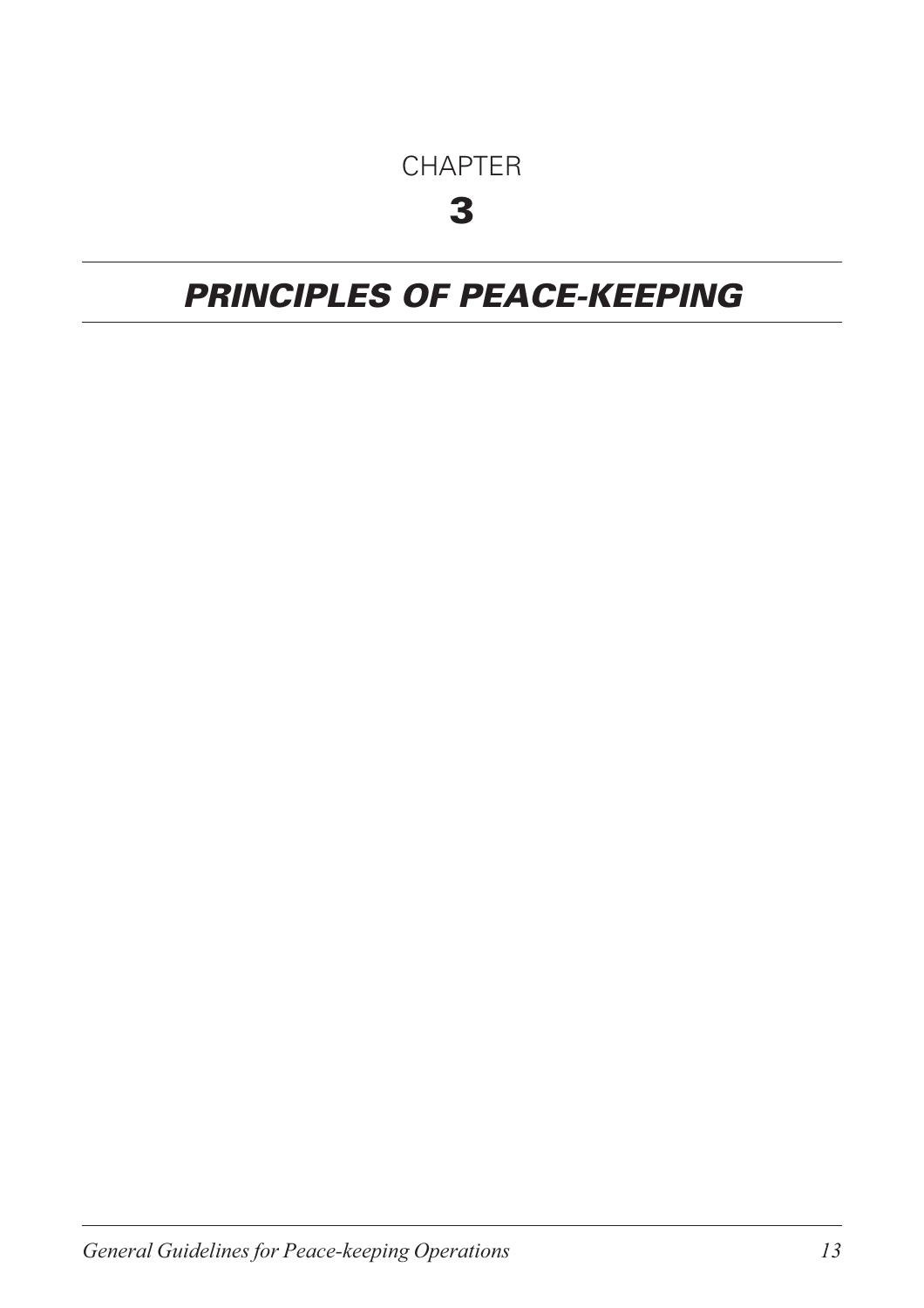### **LEGITIMACY**

20. Legitimacy is the most important asset of a peacekeeping operation. It rests on an understanding that the operation is just and is representative of the will of the international community as a whole rather than some partial interest. At the highest level, the legitimacy of an operation derives from the fact that it is established and given its mandate by the Security Council which, by Charter agreement of all Member States of the United Nations, is responsible for the maintenance of international peace and security. This legitimacy is further enhanced by the composition of a peace-keeping operation, typically including personnel from a broad spectrum of States. Finally, the conduct of the operation itself is an essential element of legitimacy. At all levels the operation must demonstrate firmness in adhering to the mandate entrusted to it by the international community, coupled with understanding for the parties to the conflict whose vital interests are at stake. The bearing and behaviour of all personnel must be of the highest order, commensurate with the important responsibilities entrusted to the peace-keeping operation.

### *CONTINUOUS AND ACTIVE SUPPORT OF THE SECURITY COUNCIL*

21. The operation in the field is only the most visible part of a complex set of political efforts which must be deployed to achieve the objectives of the international community. When a United Nations peacekeeping operation is launched, it is understood that the members of the Security Council and other Member States in a position to do so will take the necessary political and diplomatic action, in support of the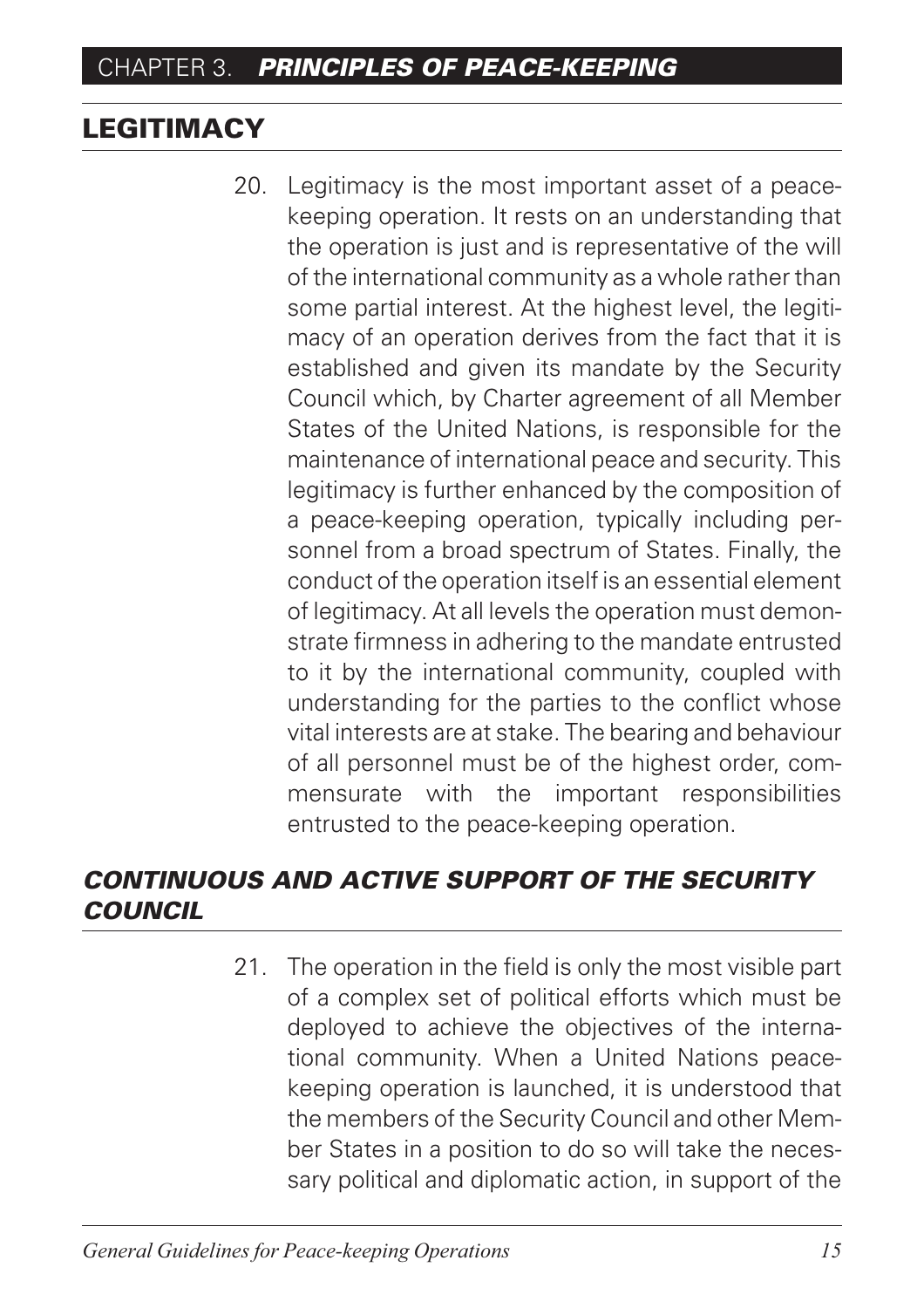Secretary-General, to ensure that the decisions of the Council are carried out.

22. The importance of the Security Council's support becomes evident especially when an operation encounters difficulties. The influence which the Council and its individual members bring to bear in support of their collective decisions determines the extent to which such challenges are met by the United Nations as an entity.

### *SUSTAINED COMMITMENT OF TROOP-CONTRIBUTING COUNTRIES*

23. The capacity of a peace-keeping operation to fulfil its mandate is dependent upon the continuous and active participation of all national contingents in the operation. This is particularly important with regard to operations where conditions may be volatile and the risk for peace-keeping personnel considerable. It is essential for troop-contributing countries to take into account the possibility of casualties to their personnel before deciding to commit them to such operations. The withdrawal of a contingent when an operations faces difficulties can result in severe disruptions and seriously undermine the Organization's efforts.

#### *CLEAR AND ACHIEVABLE MANDATE*

24. The Security Council determines the mandate of a peace-keeping operation. It is important for explicit and realistic objectives to be set out in the mandate, so that the peace-keeping operation and the political and material support on which it depends can be focussed and directed towards generally recognized and agreed ends. A mandate open to contradictory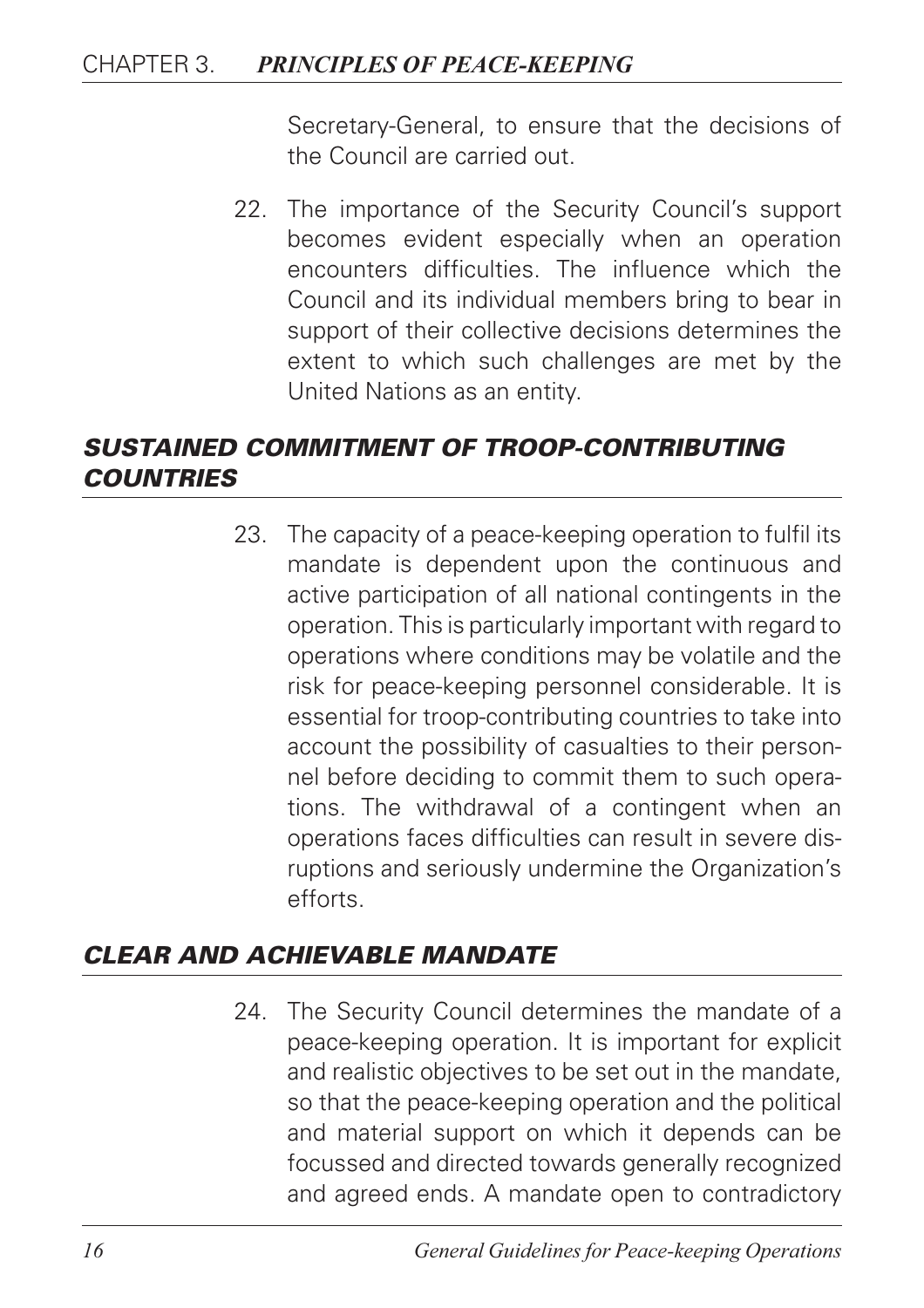interpretations could leave different components of an operation working at cross purposes, and the efforts of governments to support different aspects of the operation through diplomatic efforts could be self-cancelling. This has sometimes occurred in recent peace-keeping operations.

#### *CONSENT AND COOPERATION*

- 25. In contrast with enforcement, peace-keeping operations are non-coercive in nature and require the consent and cooperation of the parties to the conflict. Though consent is a legal requirement, cooperation is above all a practical requirement for the operation to be able to deploy and carry out its tasks.
- 26. If a peace-keeping operation is deployed in a highly volatile setting, possibly involving armed elements not under the control of any discernible authority (as in many conflicts within states), universality of consent in the area of operation becomes less probable. Formal commitments made by the parties at a high level may not necessarily be respected by their followers on the ground. Securing and promoting consent and cooperation at every level are therefore essential and ongoing tasks of an operation.
- 27. If a peace-keeping operation has secured the agreement of the parties at a senior level to a particular course of action, everything possible should be done to ensure that agreement is transmitted down to the local level, i.e. to those who might otherwise be confronting or challenging the peace-keepers in the field. Similarly, one of the most useful commodities that peace-keepers at whatever locale can pass on to their superiors are the fruits of agreement reached with local leaders.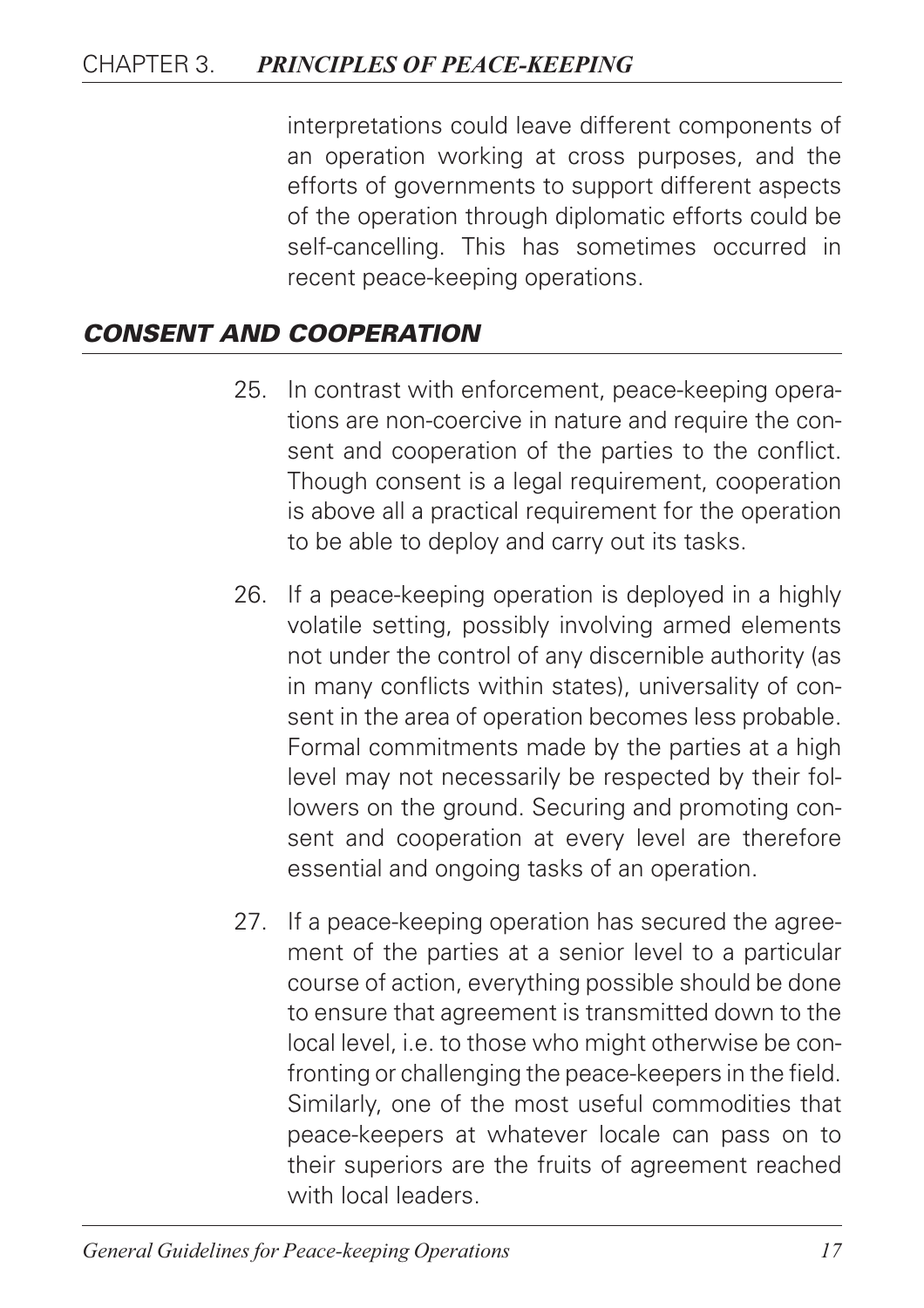- 28. All parties to the conflict, as well as the countries contributing personnel, should be fully aware of the objectives of an operation as well as the manner in which it intends to carry out its mandate. Incomplete or inaccurate communication may foster suspicion and undermine confidence and trust and, consequently, cooperation. The necessary transparency can be achieved in part by means of active and comprehensive public affairs and community information programmes, and by directly involving the parties themselves, to the extent prudence will allow, in the execution of the mandate.
- 29. Three aspects of peace-keeping in Somalia and Bosnia and Herzegovina led the operations to forego the consent of the parties, to behave in a way that was perceived to be partial and/or to use force other than in self-defence. These have been the tasks of protecting humanitarian operations during continuing warfare, protecting civilian populations in designated safe areas and pressing the parties to achieve national reconciliation at a pace faster than they were ready to accept. Peace-keeping operations with existing mandates requiring the consent of the parties, impartiality and the non-use of force were given additional mandates that required the use of force. However, it turned out not to be possible for these very different mandates to be combined, nor could they be executed without much stronger military capabilities than had been made available.
- 30. The logic of peace-keeping flows from political and military premises that are quite distinct from those of enforcement; and the dynamics of the latter are incompatible with the political process that peacekeeping is intended to facilitate. To blur the distinc-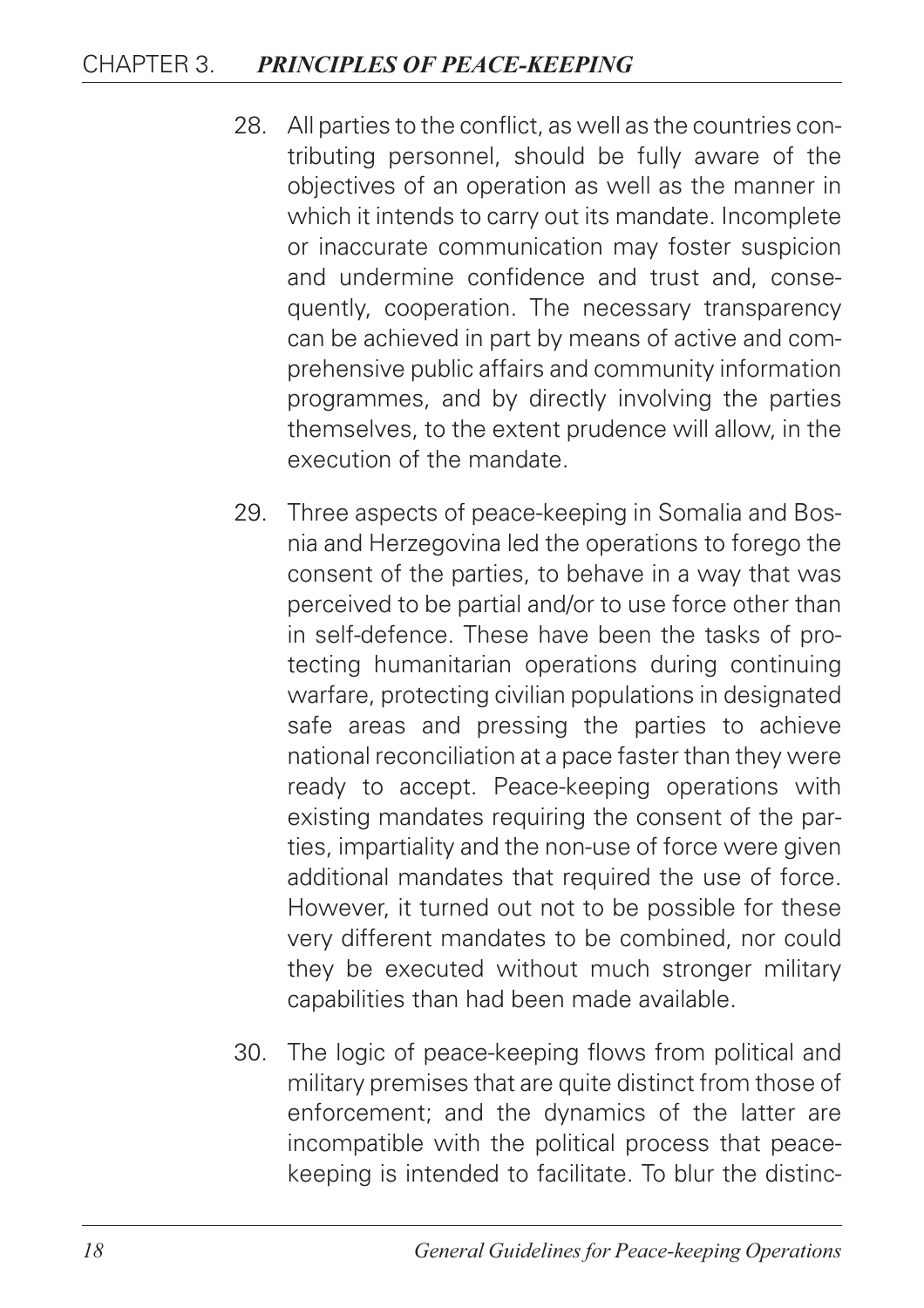tion between the two can undermine the viability of the peace-keeping operation and endanger its personnel.

#### *IMPARTIALITY AND OBJECTIVITY*

- 31. The impartial and objective pursuit of the mandate, regardless of provocation and challenge, is essential to preserving the legitimacy of the operation and the consent and cooperation of conflicting parties. The effort to maintain impartiality, however, must not promote inaction. On the contrary, peace-keepers must discharge their tasks firmly and objectively, without fear or favour. Importantly, neither side should gain unfair advantage as a result of the activities of a peace-keeping operation.
- 32. At times a party may come to oppose elements of a settlement to which it had previously agreed and on the basis of which a peace-keeping operation had been mandated by the Security Council. In these circumstances, impartiality should not be interpreted as equidistance between the mandate and a party's newly revised position. Rather, it is the Security Council mandate which manifests the legitimate will of the international community and which the peacekeeping operation is charged to uphold. Since the means which a peace-keeping operation utilizes to achieve its objectives do not include forcible military action, political means must therefore be employed to overcome resistance to the mandate, bringing to bear as appropriate the weight of the Security Council and other Member States which are in a position to persuade recalcitrant parties. Any decision to revise the mandate can only be taken by the Security Council (or, in exceptional cases, the General Assembly if it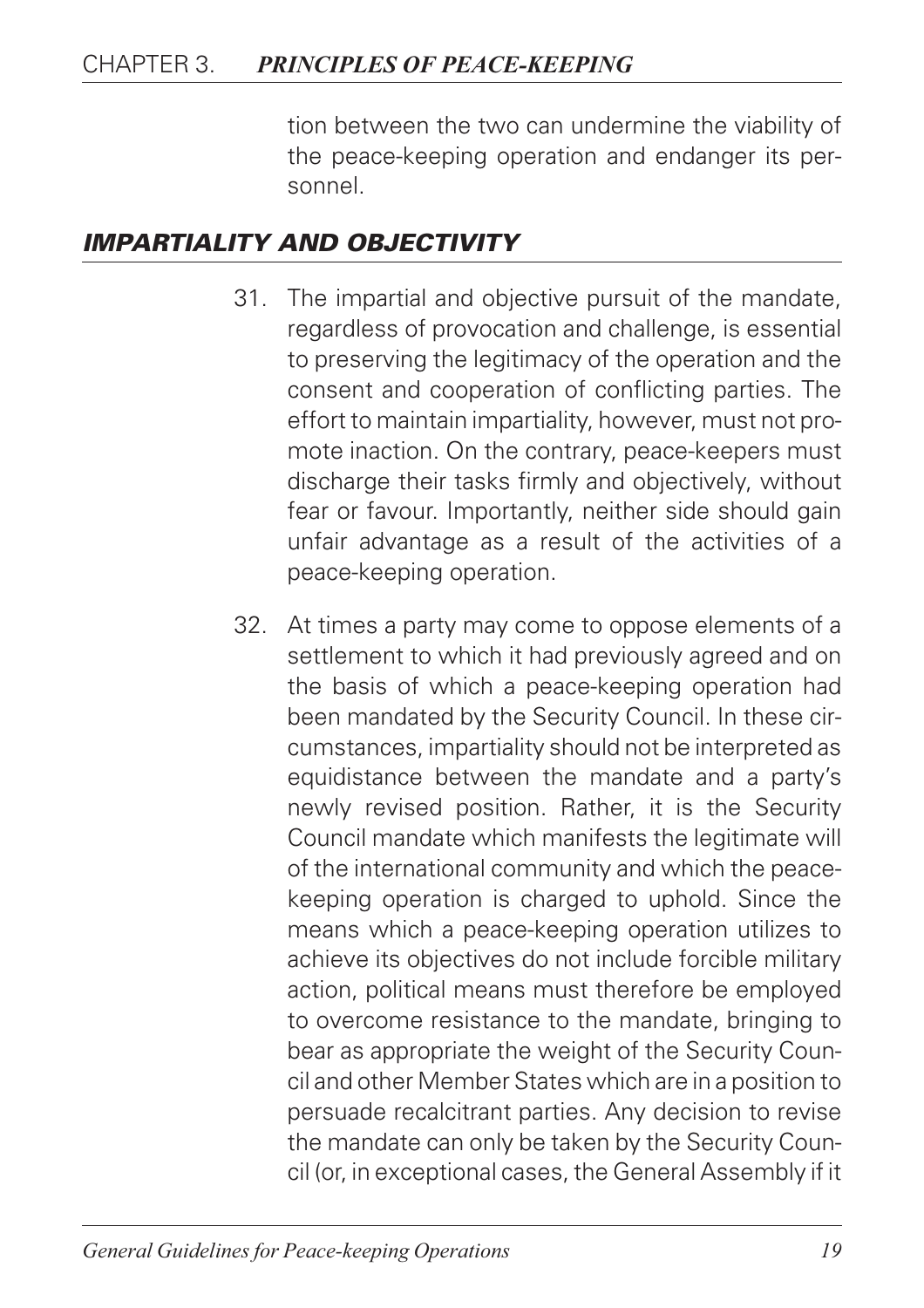was the organ which provided the original mandate of the operation).

#### *NON-USE OF FORCE*

- 33. As discussed, peace-keeping is a non-coercive instrument, based on the consent and cooperation of the parties. Force is not the means which it utilizes to achieve its mandate. However, peace-keepers at all times retain the right of self-defence, in which case force may be used as a last resort. The right of selfdefence ends with the threat that gave rise to it; retaliation is not self-defense.
- 34. The peace-keeper's right to self-defence does not end with the defence of his/her own life. It includes defending one's comrades and any persons entrusted in one's care, as well as defending one's post, convoy, vehicle, or rifle. Each peace-keeping operation is expected to function as a single, integrated unit and an attack on any one of its members or subunits engages the right to self-defence of the operation as a whole.
- 35. Since 1973, the guidelines approved by the Security Council for each peace-keeping force have stipulated that self-defence is deemed to include resistance to attempts by forceful means to prevent the peacekeeping force from discharging its duties under the mandate of the Security Council. This is a broad conception of "self-defence" which might be interpreted as entitling United Nations personnel to open fire in a wide variety of situations. In practice, commanders in the field have been reluctant to use their authority in this way, for well-founded reasons relating to the need for a peace-keeping operation to maintain the active cooperation of the parties to a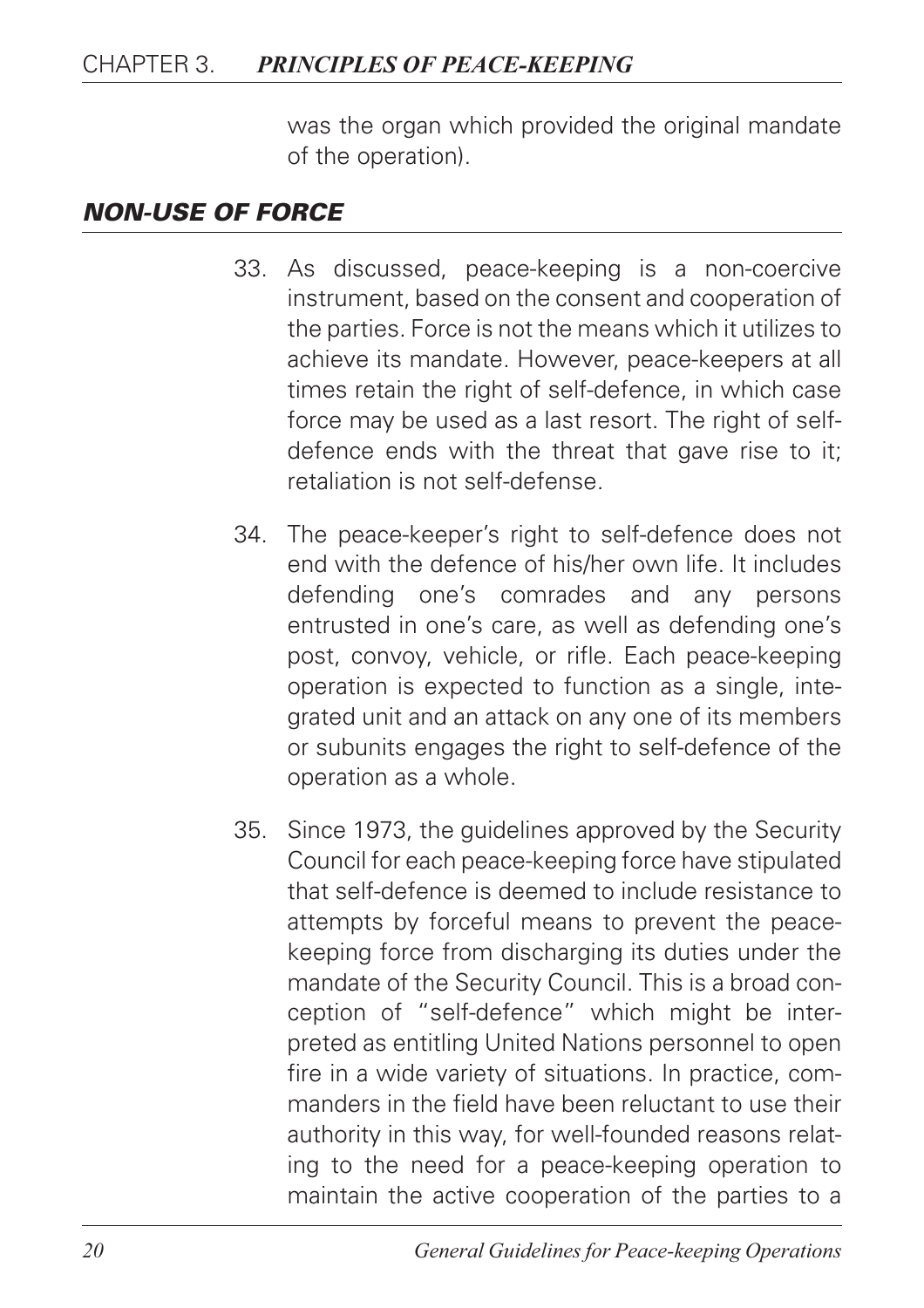conflict. Peace-keeping forces have gone to great lengths in order not to be drawn into cycles of attack and retaliation, which would turn them into enemies rather than peace-keepers who are above the fray.

- 33. Commanders should seek to develop a range of options, appropriate to the specific operation and short of the actual use of force, for dealing with threats. This may include, for example, negotiation, raising a matter to a higher political level, employment of a variety of defensive measures and the concentration of sufficient armed force to act as a deterrent.
- 34. While peace-keeping is incompatible with enforcement, in exceptional circumstances a United Nations operation may be mandated by the Security Council to carry out, concurrently, aspects of both in a single mission area. This is an inherently problematic situation and must be handled with utmost caution and care. Experience has shown that it is dangerous for a peace-keeping operation to be asked to use force when its existing composition, armament, logistic support and deployment deny it the capacity to do so. In general in such a situation, decisions regarding the use of force or any escalation in the level of force should be highly centralized, since decisions made at the tactical level could have extreme consequences for the entire operation.
- 35. Issues underlying wars between or within countries cannot be solved quickly or within a limited time. Conflicts the United Nations is asked to resolve usually have deep roots and have defied the peacemaking efforts of others. Their resolution requires patient diplomacy and the establishment of a political process that permits, over a period of time, the build-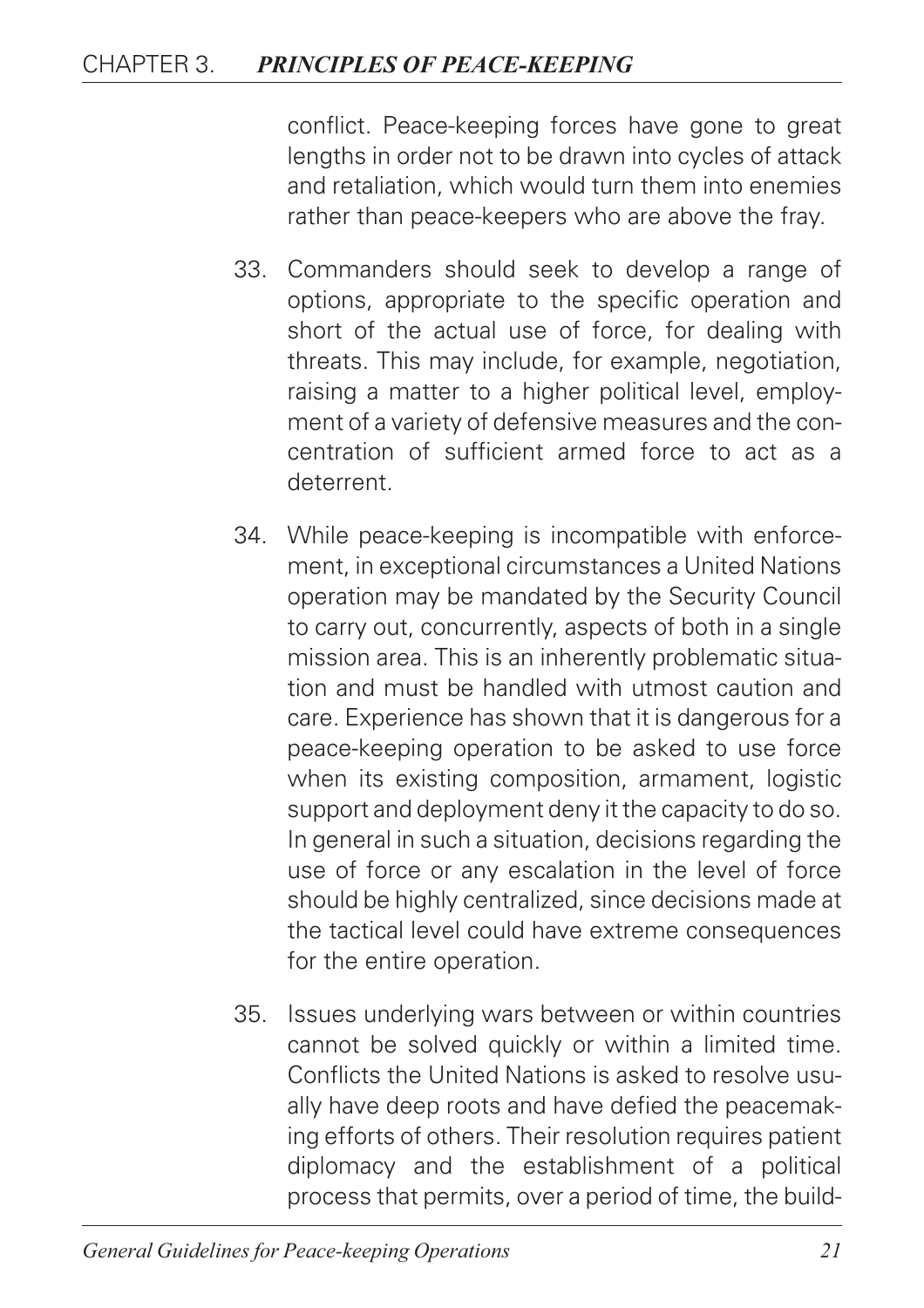ing of confidence and negotiated solutions to longstanding differences. Such processes often encounter frustrations and set-backs and almost invariably take longer than hoped. It is necessary to resist the temptation to use military power to speed them up. Peace-keeping and the use of force (other than in self-defence) should be seen as alternative techniques and not as adjacent points on a continuum. There is no easy transition from one to the other.

#### *UNITY*

39. If it is to be effective a United Nations operation must function as an integrated unit reflecting the will of the international community as a whole. International forces can be vulnerable to attempts by the parties to the conflict to differentiate between contingents and single them out for favourable or unfavourable treatment. This may lead to repercussions in the home countries as well as on the ground which can seriously undermine an operation. Experience has shown that when command in the field is divided and military units receive guidance from national as well as United Nations Headquarters the difficulties inherent in an international operation are exacerbated and the risk of casualties rises. Maintaining the integrated, strictly international character of an operation remains the best safeguard against such a development. It is therefore not permissible for a contingent commander to receive or accept instructions from national authorities on operational matters. (See also paragraph 59). Not only do such practices jeopardize the effectiveness of an operation and the safety and security of its personnel, they undermine the very legitimacy of the institution of United Nations peacekeeping.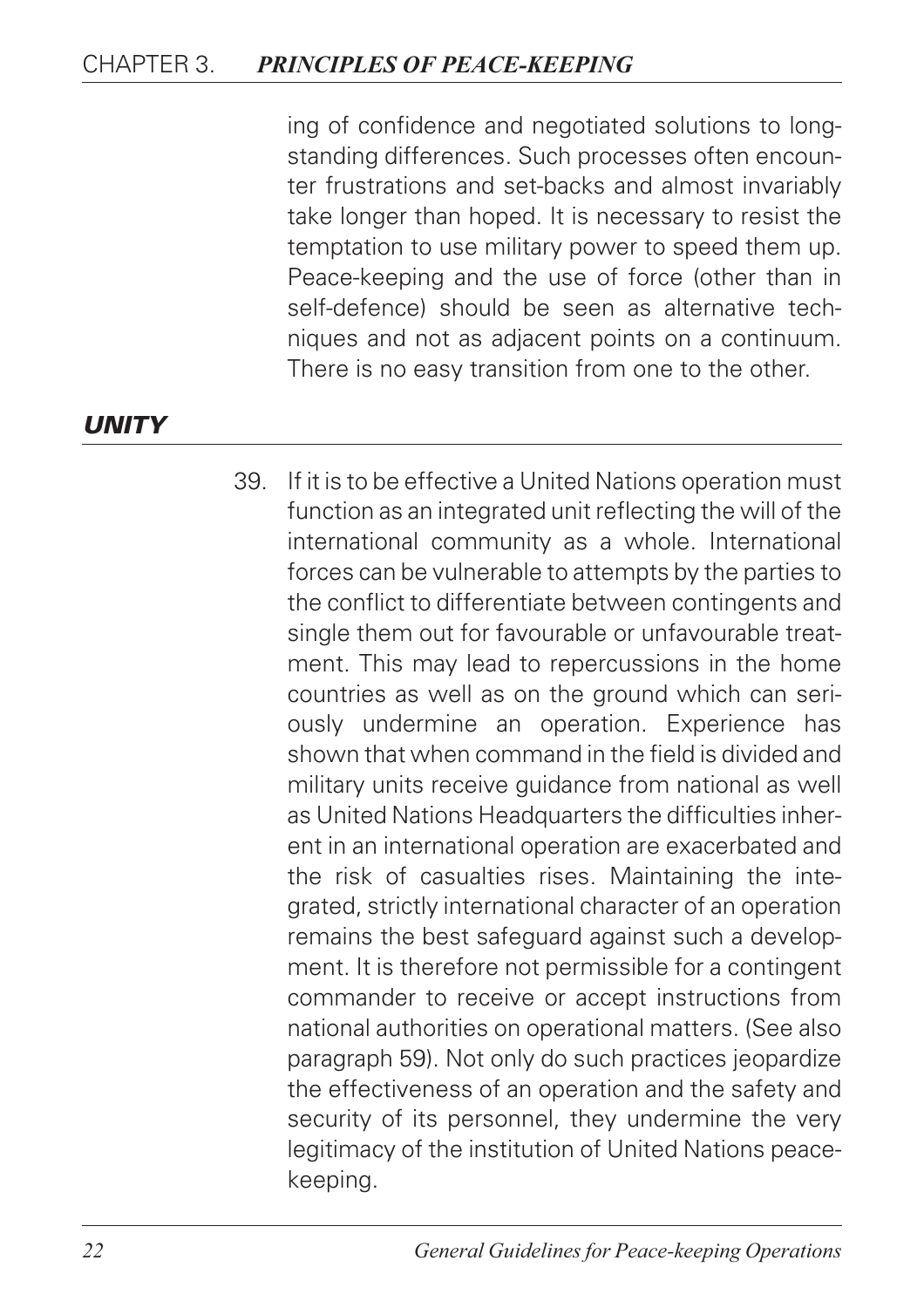- 40. In the field, common sense and sound management practice dictate that the head of mission ensures that national contingent commanders are involved in operational planning and decision-making, especially where their respective contingents are concerned. Such involvement should take the form of consultations among professionals in a unified force. However, they cannot be allowed to develop into indirect negotiations with national headquarters, which could impede action and undermine the willingness and vigour with which the orders of the United Nations are carried out.
- 41. A multi-dimensional peace-keeping operation may involve a wide array of functions, including not only military arrangements such as cease-fires and the cantonment and demobilization of forces, but also a variety of civilian matters, such as the establishment of new police forces and the verification of elections and respect for human rights. Such multidimensional operations are generally headed in the field by a Special Representative of the Secretary-General who has authority over all components of the operation. It is the Special Representative's responsibility to ensure unity, with the efforts of the different components of the mission being complementary and mutually re-enforcing, rather than conflicting. It is incumbent on personnel at all levels to establish and nurture coordination amongst components.
- 42. It is important to stress unity of effort in cases in which a peace-keeping operation is deployed in tandem with, or in protection of, a major humanitarian relief effort, which ordinarily involves a number of agencies of the United Nations System as well as a wide array of non-governmental organizations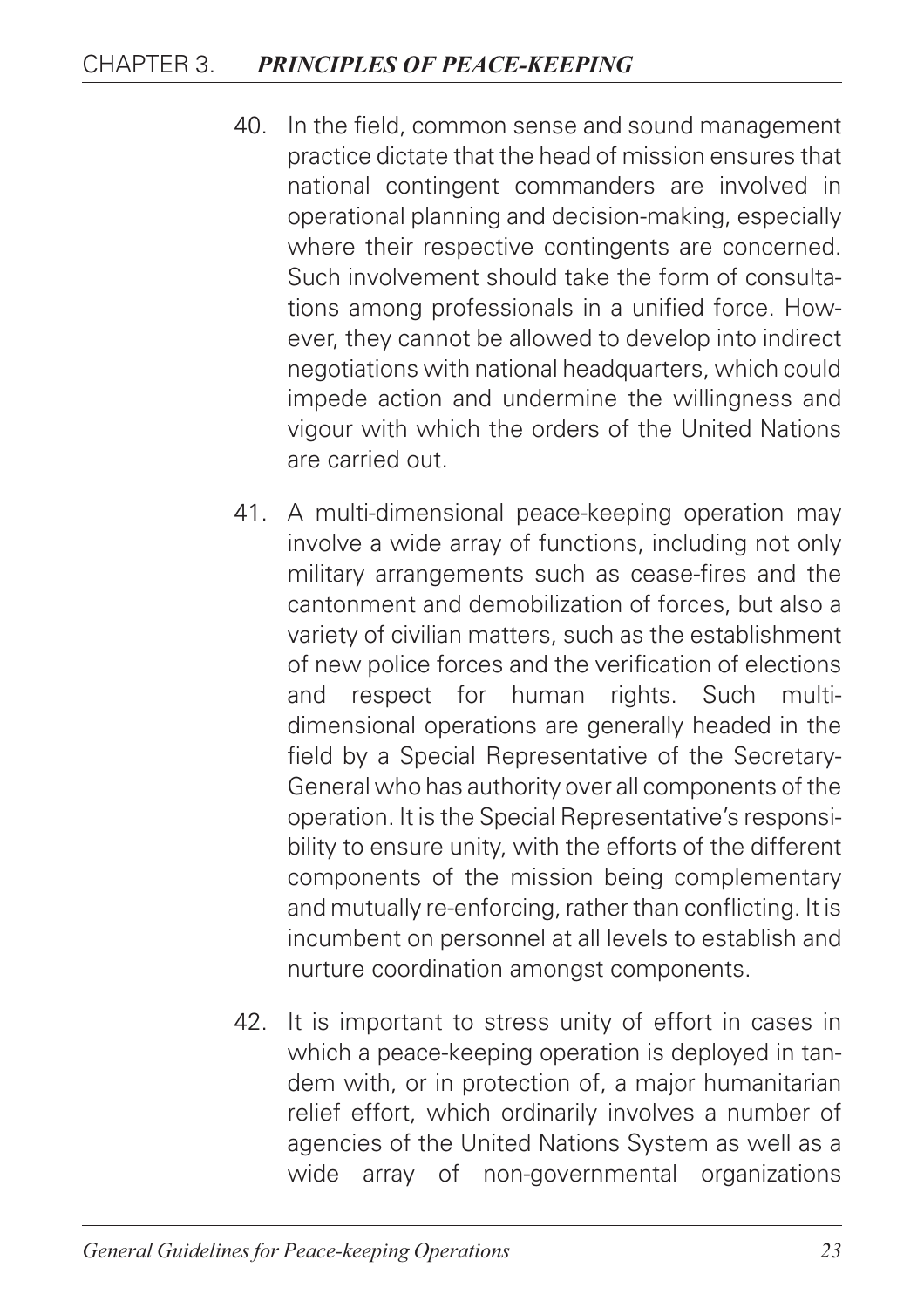(NGOs). Generally in these situations a humanitarian coordinator is appointed to ensure effective coordination amongst the UN humanitarian agencies and, to the extent possible, the NGOs as well. In the field the humanitarian coordinator reports to the Special Representative of the Secretary-General, who normally has authority to coordinate all elements of the UN system that are active in the area of operation.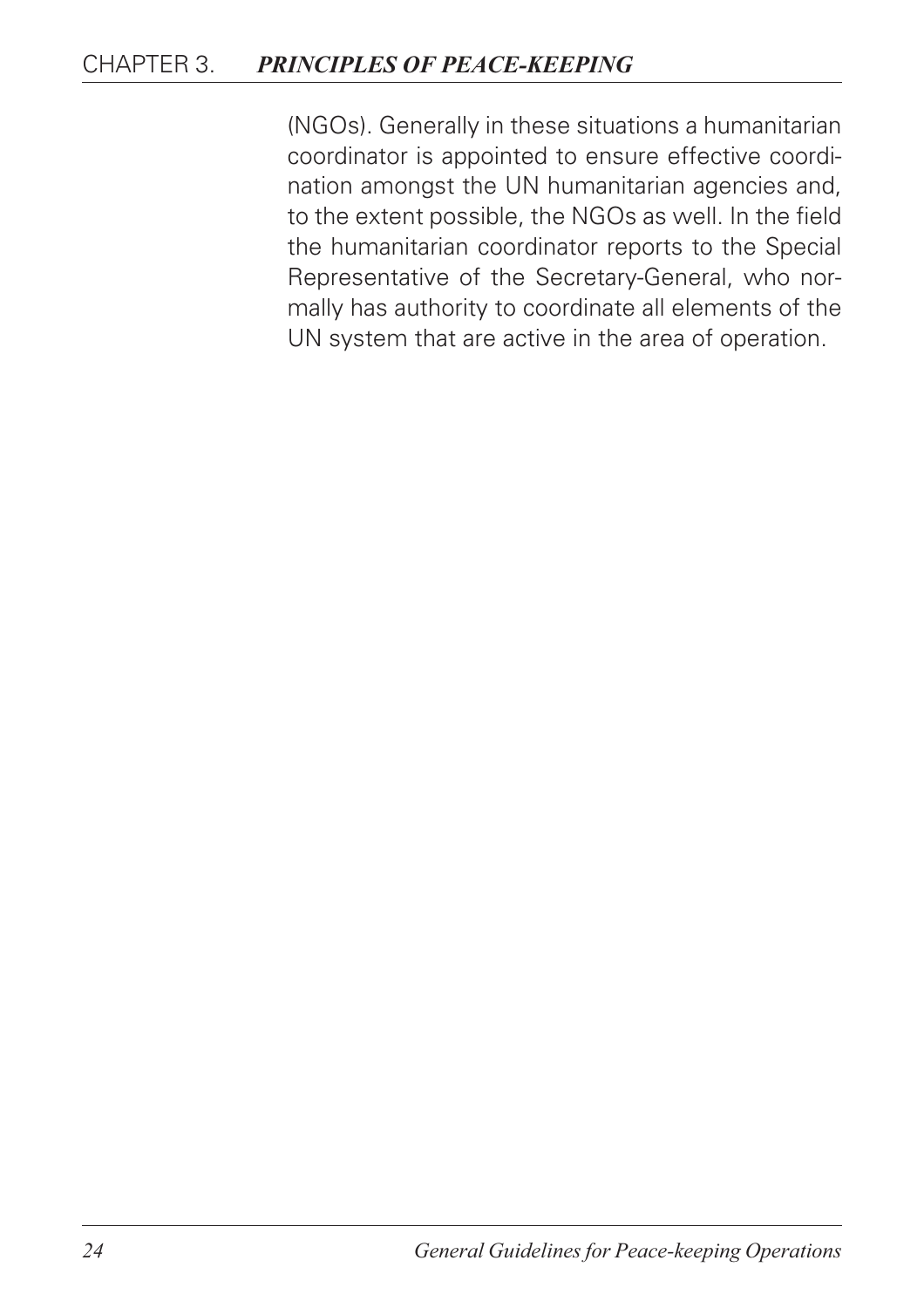### CHAPTER

## 4

## *TASKS AND TECHNIQUES*

*General Guidelines for Peace-keeping Operations 25*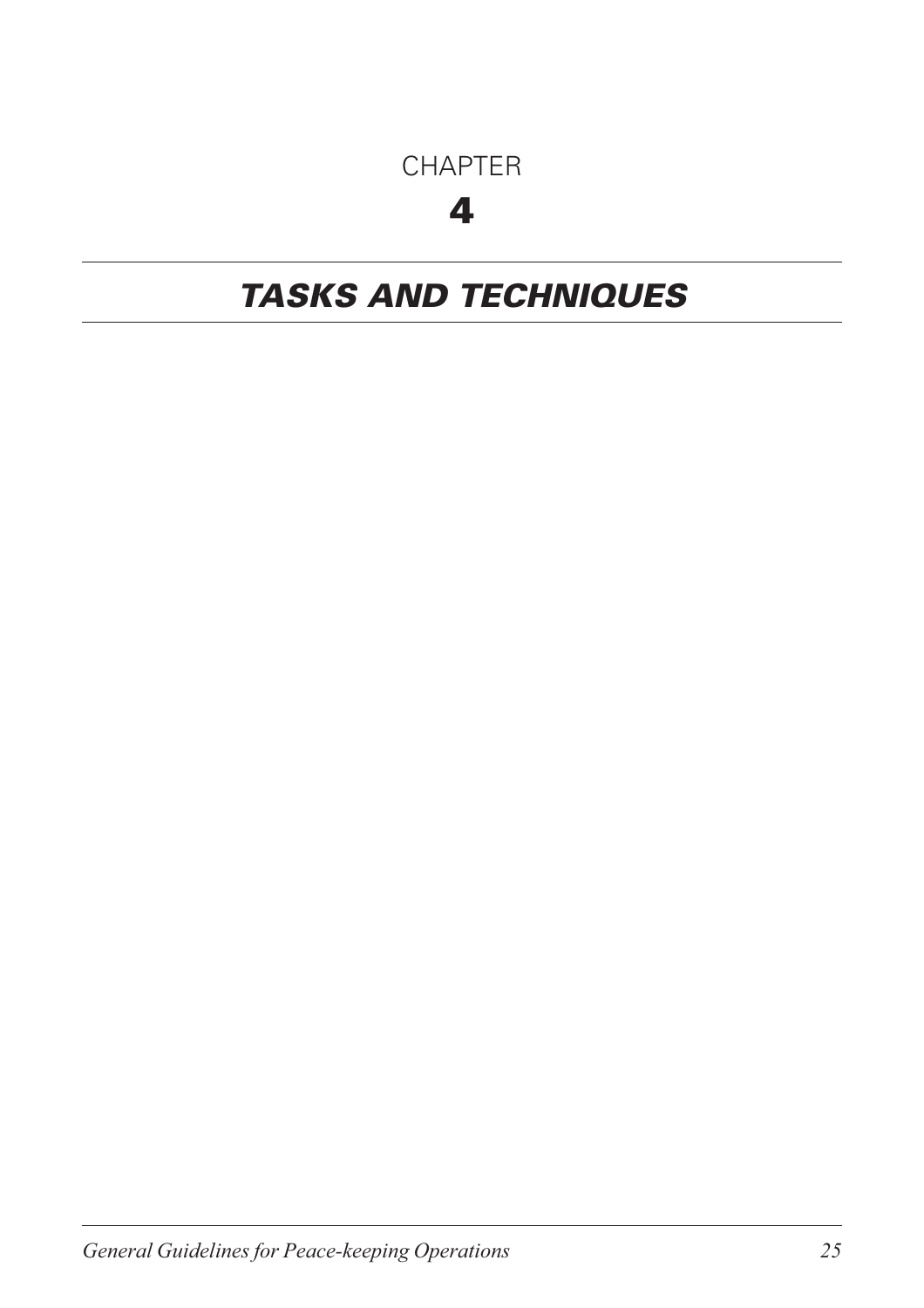43. A range of operational activities has been developed in the conduct of peace-keeping operations. These depend on the mandate and may include:

#### *OBSERVATION*

- 44. A peace-keeping operation relies on accurate and impartial observation and reports. The content of the observation not only serves the respective level of command initiating the collection of information but also higher echelons. For example, the violation of an agreement observed by United Nations personnel may result in a protest or other formal notification to the party concerned and could lead to further investigation. Daily information gathering in the area of operations can be achieved by static and mobile operating techniques. The mandate and the tactical and logistical consider- ations determine which type is more applicable for a mission. Static forms of deployment are positions and observation posts; mobile forms are various means of patrolling, inspections and investigations.
- 45. Observation is often coupled with responsibility for the **supervision** of parties' adherence to agreements. Supervision may be required in all stages of an operation from initial cease-fire through separation of forces and, in some cases, disarmament, demobilization and rehabilitation of military or paramilitary personnel. Supervisory tasks may include negotiating and planning the process of withdrawal and disarmament, and in some cases assisting the parties to promulgate the essential information so that their constituent elements can respond in a timely manner. Supervision also includes the investigation of complaints and alleged breaches of agree-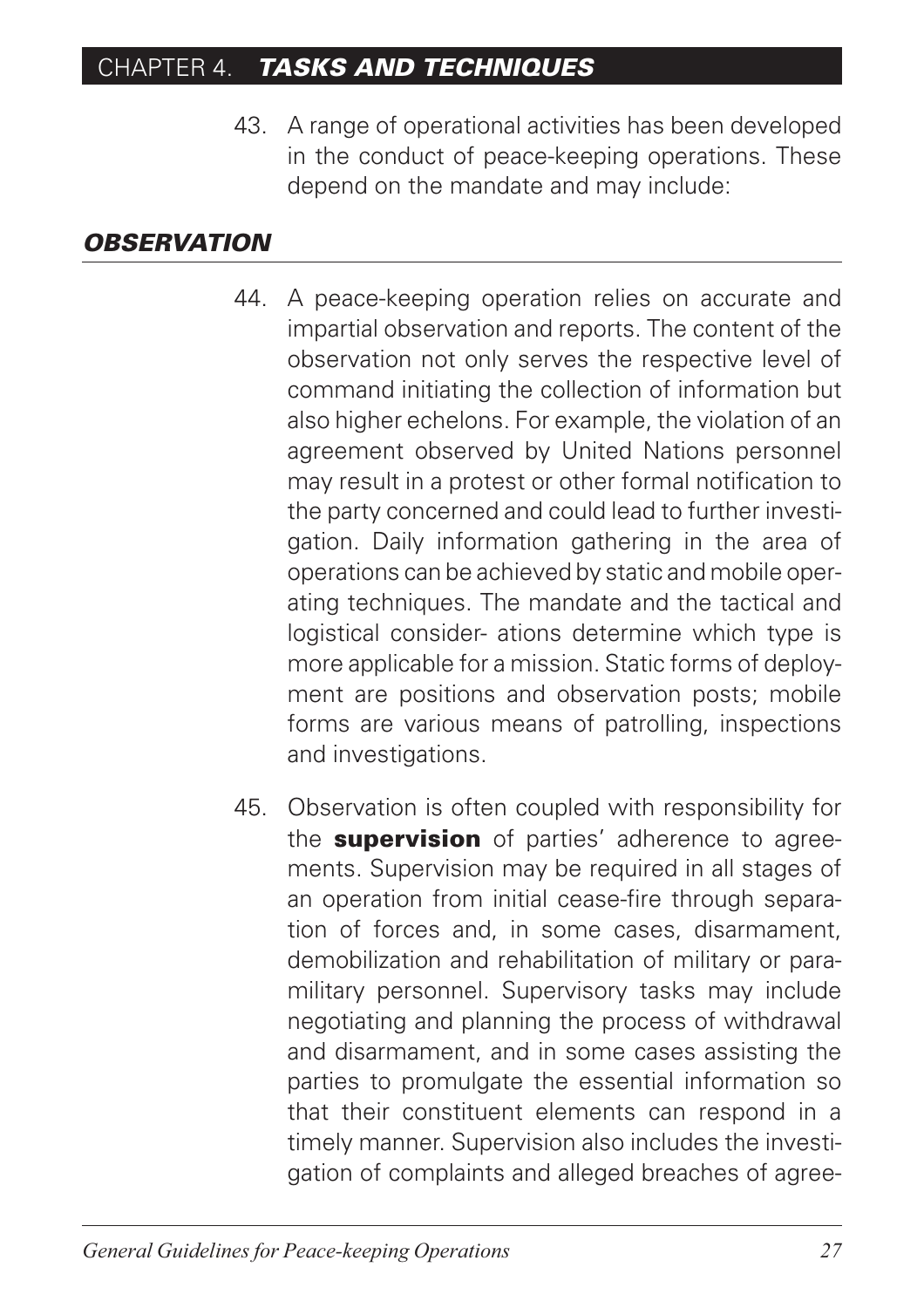ment. In some cases, it may be possible and desirable to delegate certain supervised tasks jointly to the parties to a conflict. Establishment of joint commissions involving UN representatives and the local parties at a senior level which are replicated at local levels can be valuable tools in carrying through agreements.

#### *INTERPOSITION*

46. The interposition of peace-keeping forces between opposing factions remains one of the basic tasks in the establishing and maintenance of cease-fires. It is usually pre-planned with the consent of the parties to the conflict and normally follows (but could precede) the withdrawal and assembly of opposing factions from a cease-fire line. The interposition might be phased with advance groups deployed to provide a screen between withdrawing factions. Interposition may also be used as a short-term emergency response to forestall or manage a local crisis. It should be accompanied by immediate negotiations with the antagonists.

#### *LIAISON, NEGOTIATION AND GOOD OFFICES*

47. Liaison with the parties at every level is essential to build trust, ensure the timely passage of information, and maintain regular communications for purposes of negotiation and mediation. Therefore, liaison arrangements should be established at every possible level as soon as possible. The requirement for liaison opportunities will increase in proportion to the complexity of the political environment. At the political or strategic level, liaison should include those with ready access to policy makers; at the operational and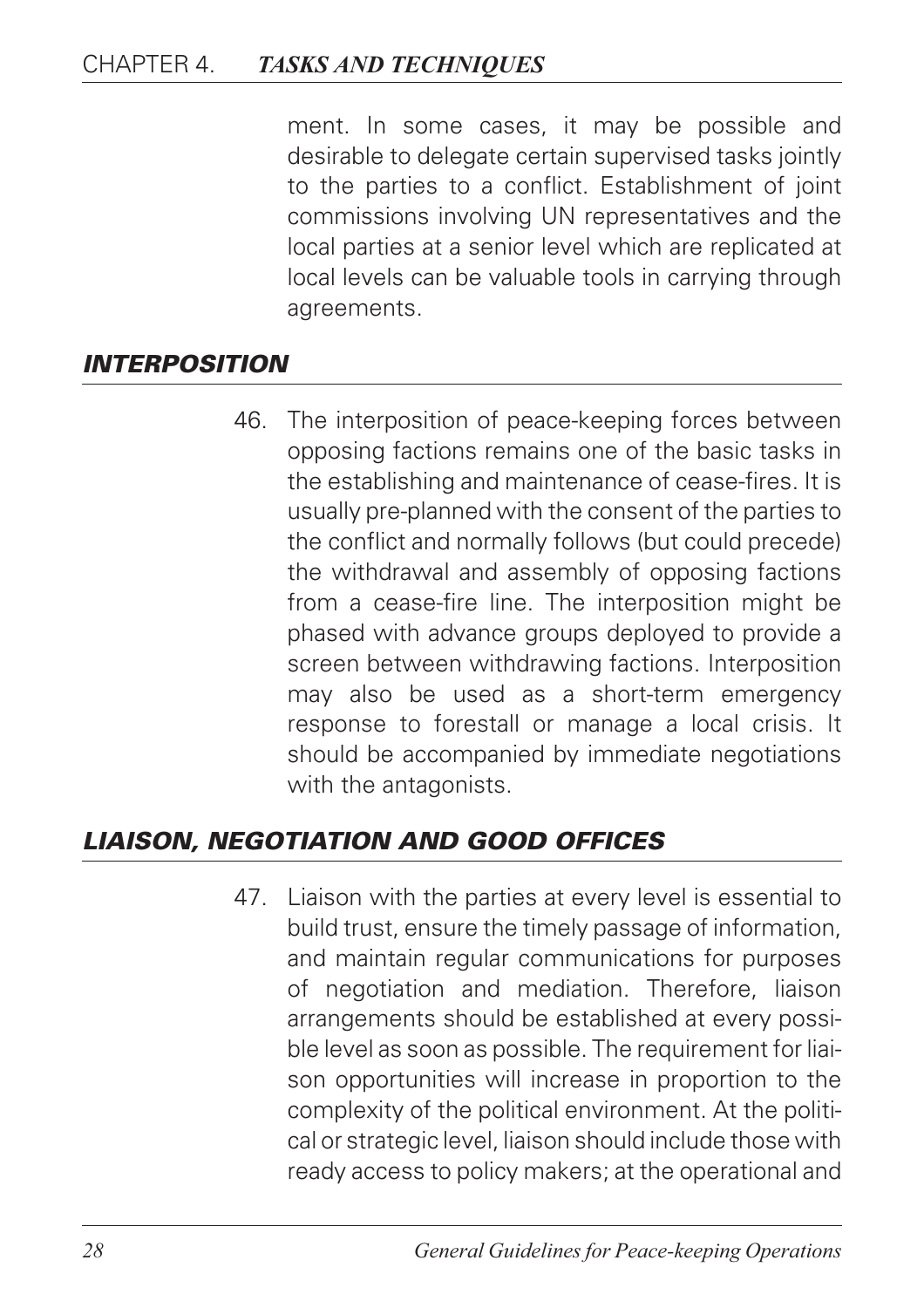tactical levels, a working relationship is needed with the parties on a day-to-day basis.

- 48. Negotiation refers to a direct dialogue with one or more parties, e.g. to secure the safe passage of a relief convoy. Mediation means to act as a gobetween for the parties. Negotiation and mediation have enormous potential to de-escalate a situation, to promote understanding and consensus and to work out solutions to small and large problems at every level.
- 49. Good offices constitute an indispensable element of all peace-keeping operations. When faced with a problem from the parties, UN personnel are frequently able, and are therefore expected, to resolve it at the level at which it is encountered. Should this prove difficult, however, it may be possible to delay any action by the parties which would lead to a deterioration of the situation. This gains time to transmit the problem up the chain of command where higher UN authorities, either in the mission area or at United Nations Headquarters in New York, can ensure that the parties at a sufficiently high level understand the larger consequences of the situation on the ground.

#### *CONTROL MEASURES*

50. **Sectors.** The most effective means of exerting control in peace-keeping operations is the allocation to commanders of responsibility for geographical areas of operation. Accordingly, the area of operation is generally broken down into sectors allocated and sub-allocated to formations, units and sub-units. If possible sector boundaries should take account of political and civil authority borders, the location of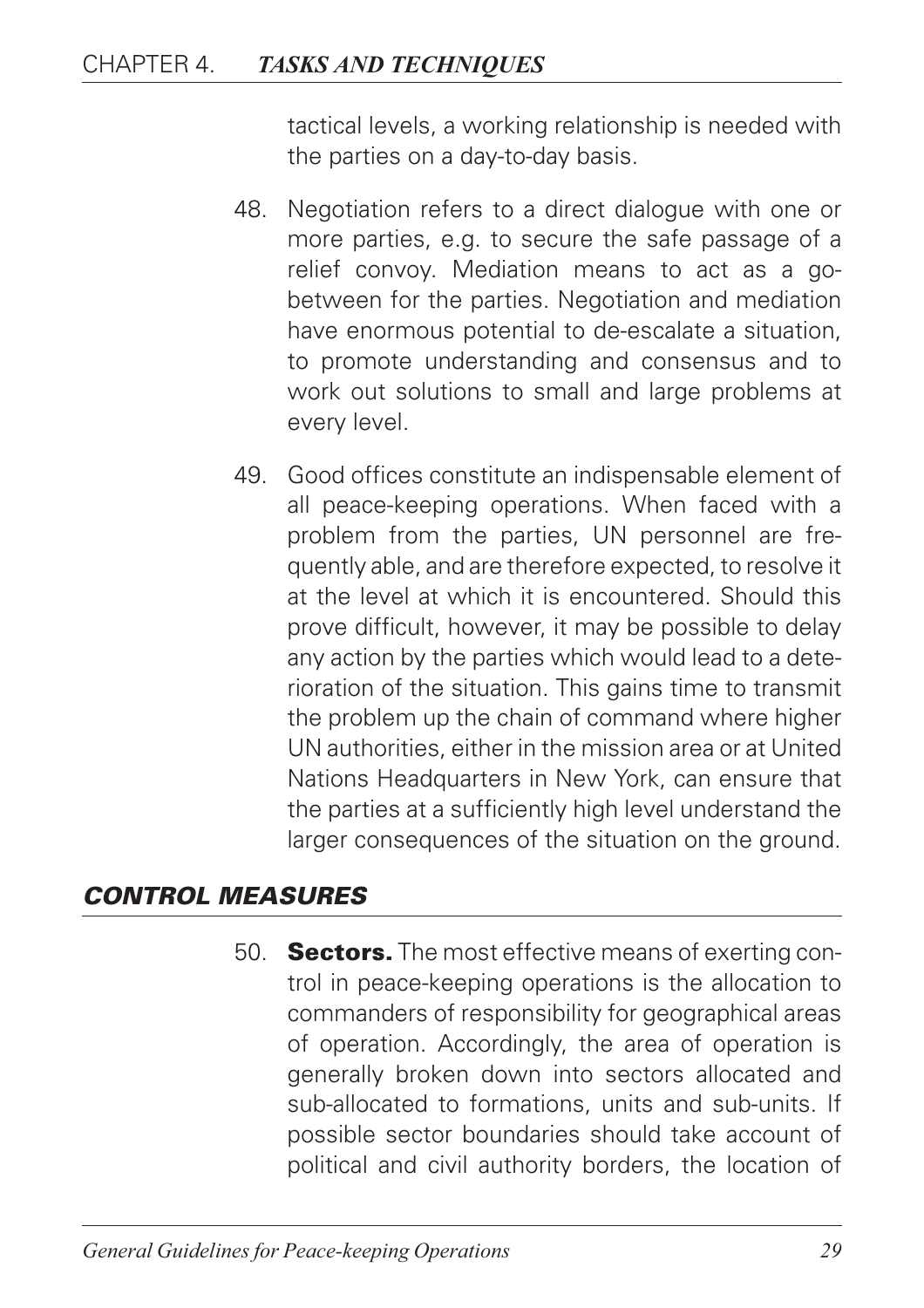identity groups and parties to the conflict, and significant geographical features.

- 51. **Guards and Checkpoints.** Within the framework of sectors, peace-keeping operations will usually require control to be established either to monitor, limit or deny access to many areas including:
	- Key terrain (such as cease-fire lines, de-militarized zones and areas of limitation)
		- Installations
		- Centres of population
		- Stocks of material.

This may be achieved by the use of guards (for the custody and accounting of material, for example) and checkpoints. Checkpoint requirements and the procedures and tactics they employ will depend on the provisions and authority of the mandate, the Status of Forces Agreement and the Standard Operating Procedures. Guards and checkpoints may constitute a major interface between the peace-keeping contingent and the people living in the area. It is therefore imperative that such duties are carried out in scrupulous observation of good manners and local custom.

52. **Crowd Control.** A peace-keeping operation may be mandated to support the civil authority in ensuring that public assemblies are peaceful and are not subject to intimidation and violence. This role is typically carried out by a civilian police component of the peace-keeping operation. Reconnaissance, deployment of reserves, and liaison with the civil authority will be critical factors guiding the execution of such a control measure. Force is used only as a last resort and must be restricted to the minimum requirement. The use of crowd control techniques and equipment designed to avoid inflicting casualties is essential.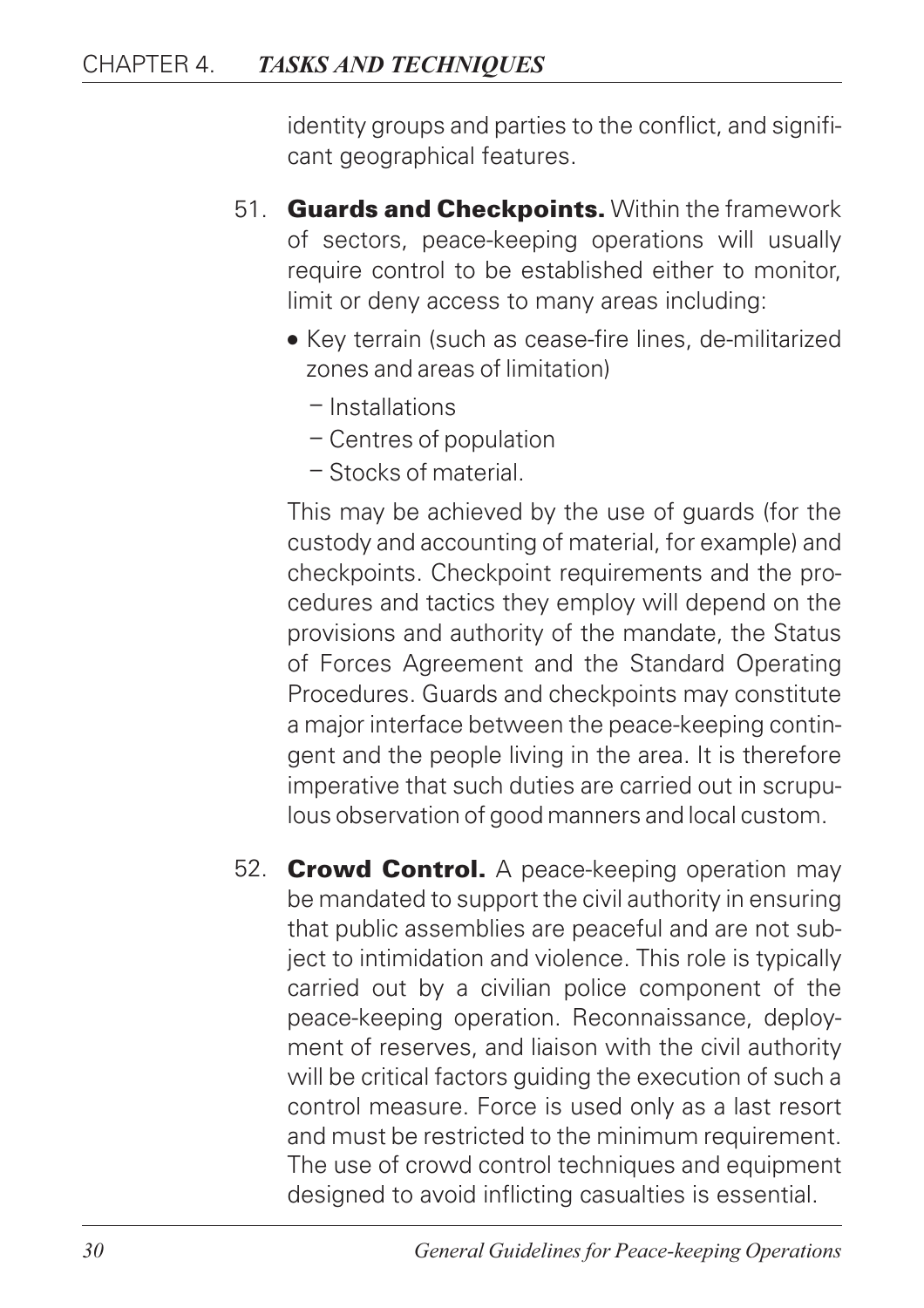- 53. In general with regard to control measures, the ability to initiate negotiations quickly at the site of an incident can be extremely important. Similarly, a capacity to concentrate forces in order to establish a calming presence can be a valuable asset for defusing situations before they get out of hand. Judgment should be exercised to ensure that such an action will have the desired effect rather than starting an escalatory spiral.
- 54. While powers of arrest are not ordinarily part of a peace-keeping mandate, the civilian police and/or human rights components of a multi-disciplinary operation may be mandated to monitor the civil authority's discharge of such responsibilities.

#### *PUBLIC INFORMATION*

55. Peace-keeping operations need an effective information capacity to enable them to explain their mandate to the population and, by providing a credible and impartial source of information, to counter misinformation disseminated about them, even by the parties themselves.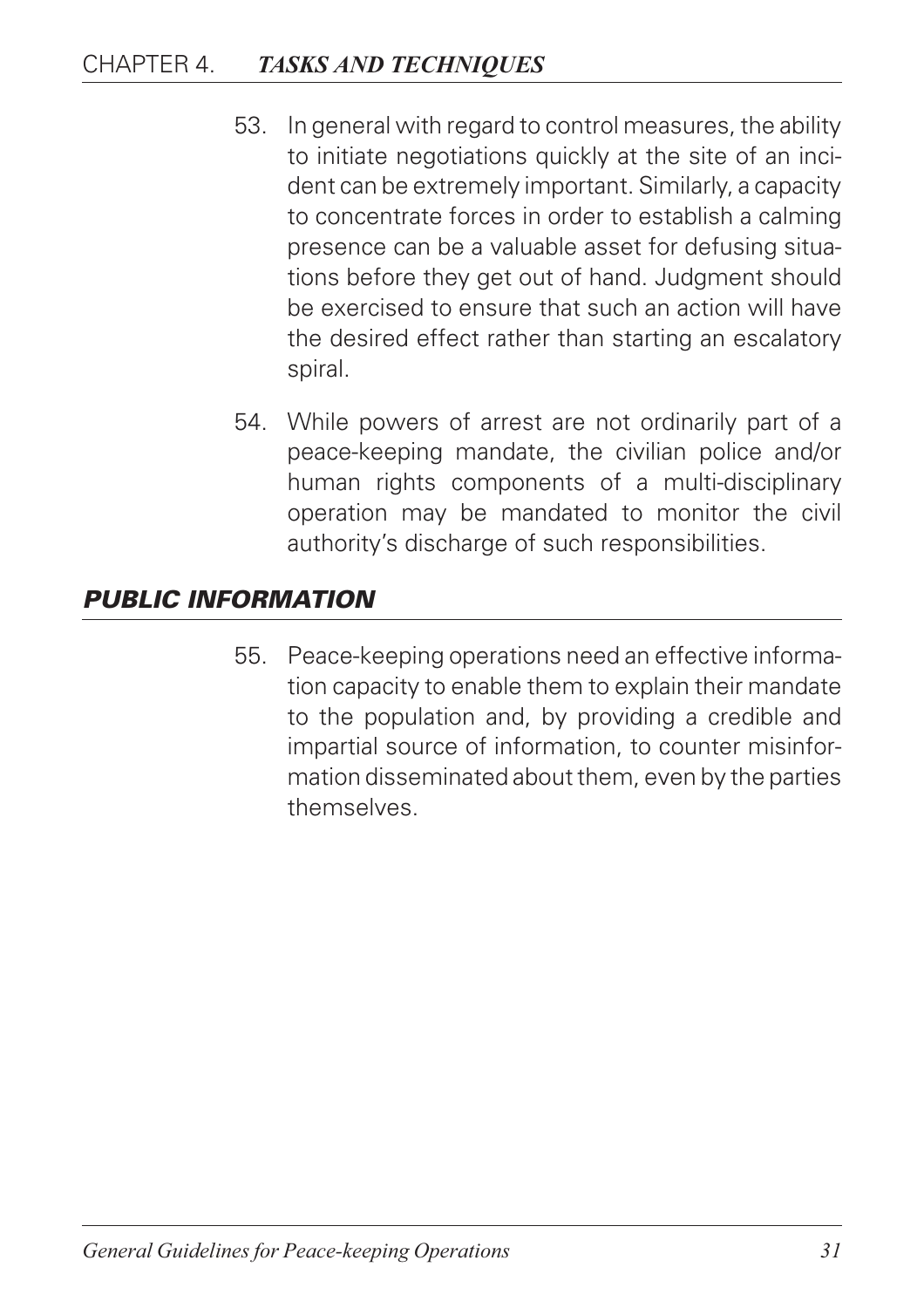### CHAPTER

## 5

## *INSTITUTIONAL ARRANGEMENTS*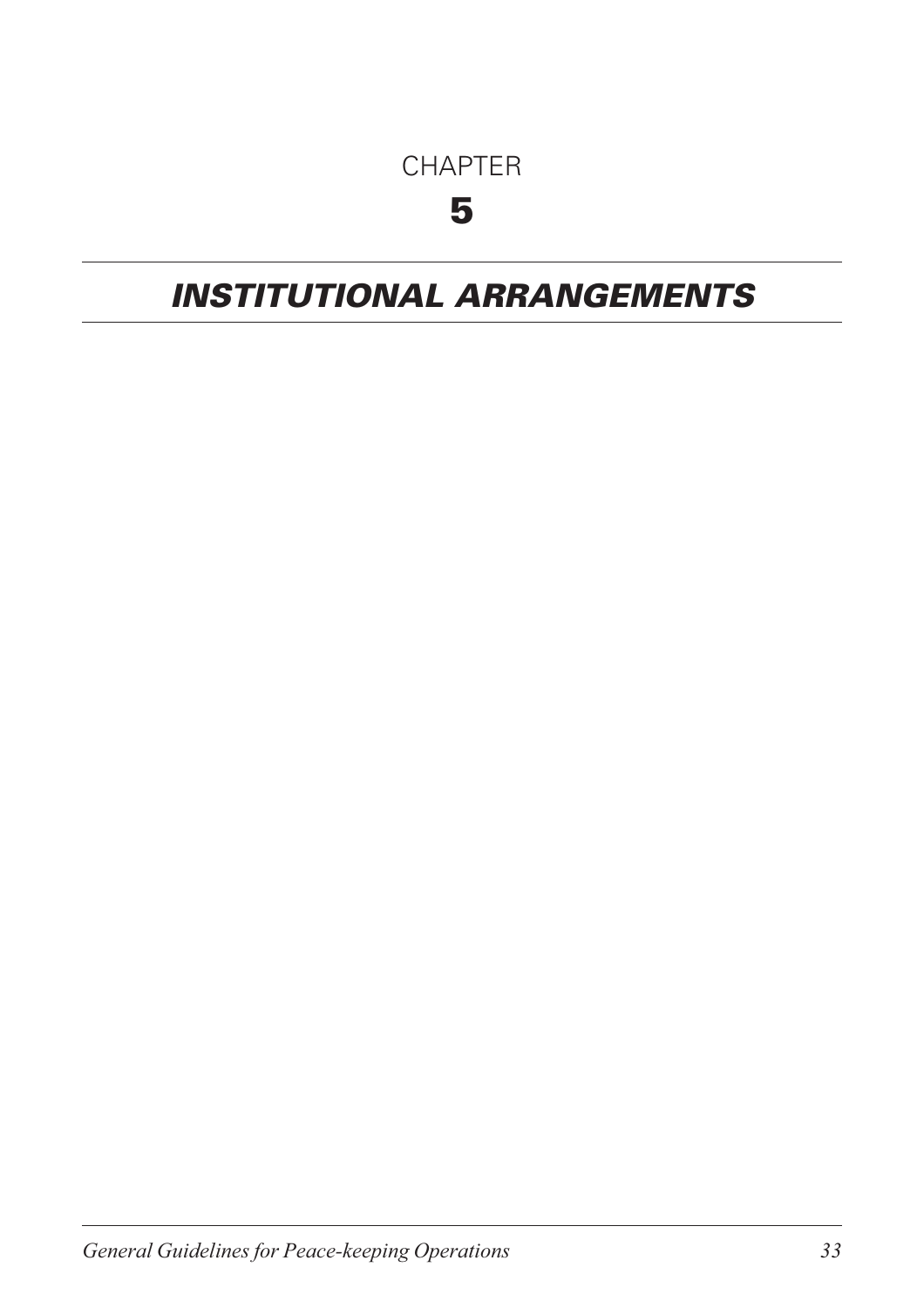- 56. The United Nations Charter established six principal organs: the General Assembly, the Security Council, the Economic and Social Council, the Trusteeship Council, the International Court of Justice and the Secretariat. In addition, there are subsidiary organs, specialized agencies and other bodies related to the United Nations which, altogether, form the "United Nations system". In short, as described in the next three paragraphs, the Security Council (or in exceptional cases, the General Assembly) authorizes and sets the mandate of a peace-keeping operation. The Secretariat manages the implementation of these decisions using resources made available by the General Assembly.
- 57. The General Assembly is composed of representatives of all United Nations Member States, each of which has one vote. Fundamentally important, the General Assembly approves and apportions the budget of the Organization, including the expenses related to peace-keeping operations.
- 58. The Security Council has primary responsibility for the maintenance of international peace and security. It is the principal organ which authorizes and gives the mandate to peace-keeping operations. The Council consists of five permanent members and ten non-permanent members elected by the General Assembly for two-year terms. When discharging its duties, the Security Council acts on behalf of all Members of the United Nations which are bound by the Charter to accept and carry out Council decisions.
- 59. The Secretariat, comprised of the Secretary-General and staff working at United Nations Headquarters and in the field, carries out the decisions of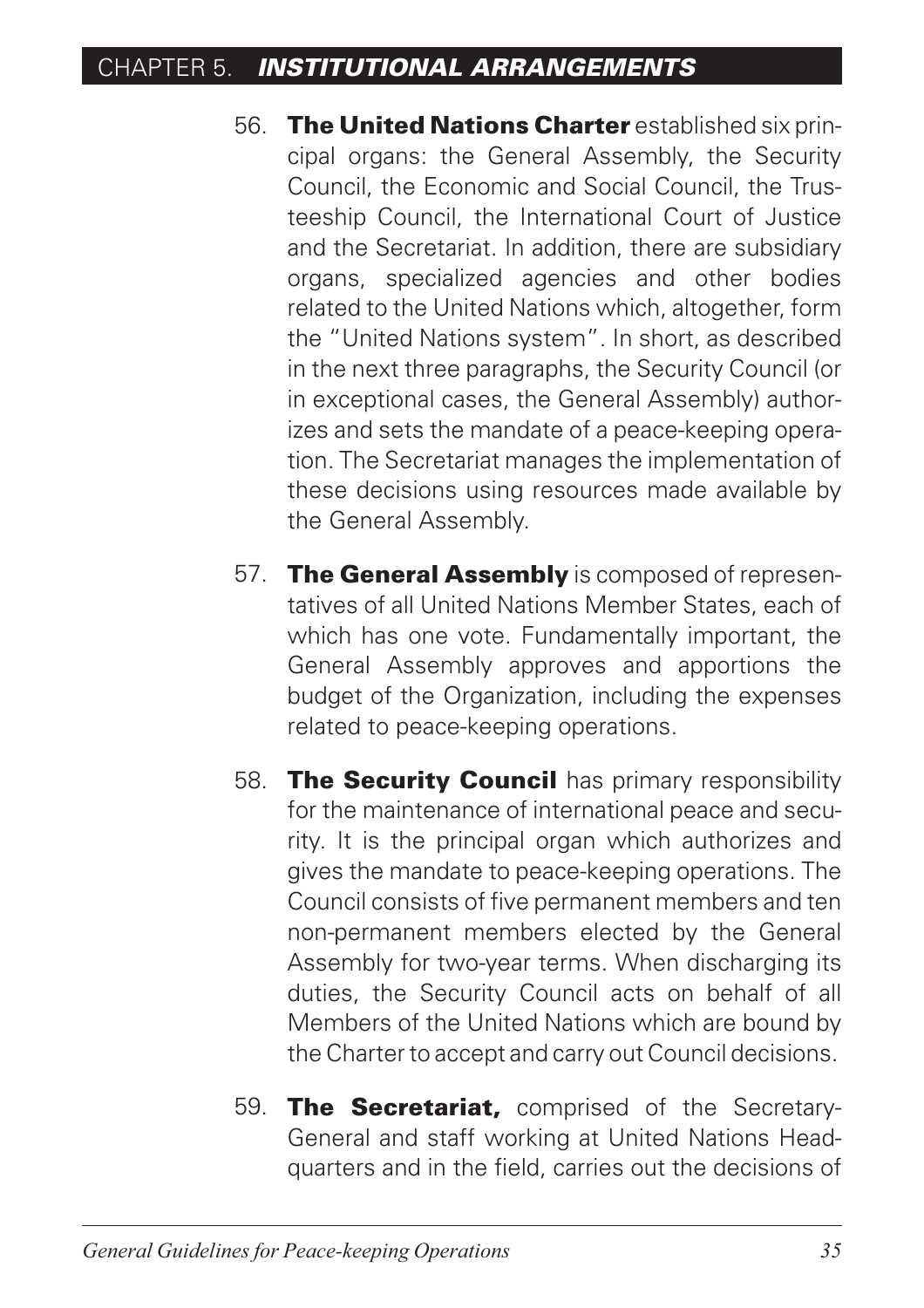the other organs (paragraph 55 above) of the United Nations. With regard to peace-keeping, this entails the planning, executive direction and logistic support of all operations.

- 60. Military and police personnel contributed by Member States to United Nations peace-keeping operations remain members of their national armed forces or police. However, the operational authority over such forces and personnel is transferred to the United Nations, vested in the Secretary-General, under the authority of the Security Council. United Nations operational authority entails the exclusive authority to issue operational directives within the limits of 1) a specific mandate of the Security Council, 2) a specific geographic area (the mission area as a whole), and 3) an agreed period of time. An earlier withdrawal of a contingent would require the contributing country to provide adequate prior notification to the United Nations. From time to time, special arrangements may be made for specific units to suit particular requirements. Operational authority includes the authority to assign separate tasks to sub-units of a contingent and general responsibility for logistic support. The detailed logistic arrangements may vary, depending on the circumstances; they are worked out in the course of planning for an operation, in consultation with contributing governments.
- 61. The head of a peace-keeping operation or chief of mission is appointed by the Secretary-General with the approval of the Security Council. The chief of mission exercises operational authority in the on behalf of the Secretary-General. He determines the further delegation of authority in consulta-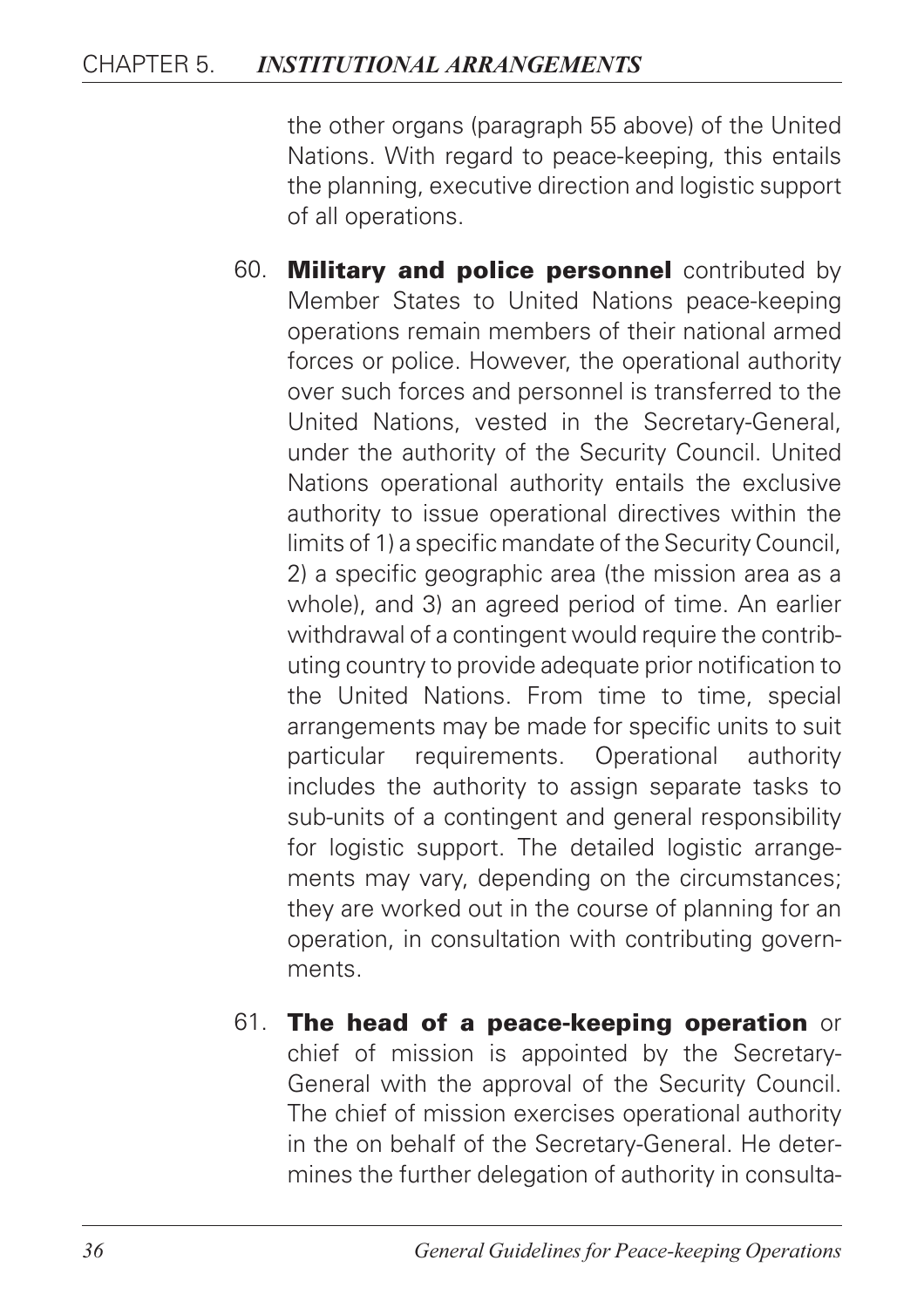tion with United Nations Headquarters. The chief of the military component of a peace-keeping operation (Force Commander or Chief Military Observer), who may not be the chief of mission, is also appointed by the Secretary-General. He is given appropriate authority over all military units and personnel in the mission in the light of operational requirements.

- 62. In the case of multi-faceted operations to address a complex emergency, the UN, through its various agencies and programmes, may also carry out humanitarian, development, and related tasks in the area. In these circumstances, the head of the peace-keeping mission normally has authority to coordinate all elements of the UN system that are active in the area of operation.
- 63. In establishing an operation, the General Assembly, Security Council and Secretariat continuously interact, as exemplified in the following brief description of an operation's establishment. Generally, the Security Council will authorize a peacekeeping operation in principle and request the Secretary-General to submit a detailed plan, together with a rough cost estimate. Time permitting, the Secretary-General dispatches one or more reconnaissance missions, then prepares a report to the Council with options and recommendations as appropriate. The Council then passes a second resolution, approving all or part of the Secretary-General's plan and formally authorizing the peace-keeping operation. At this point, a detailed budget is prepared by the Secretariat and submitted, first, to the General Assembly's Advisory Committee on Administrative and Budgetary Questions (ACABQ), then to the Assembly's Fifth Committee, and finally to the ple-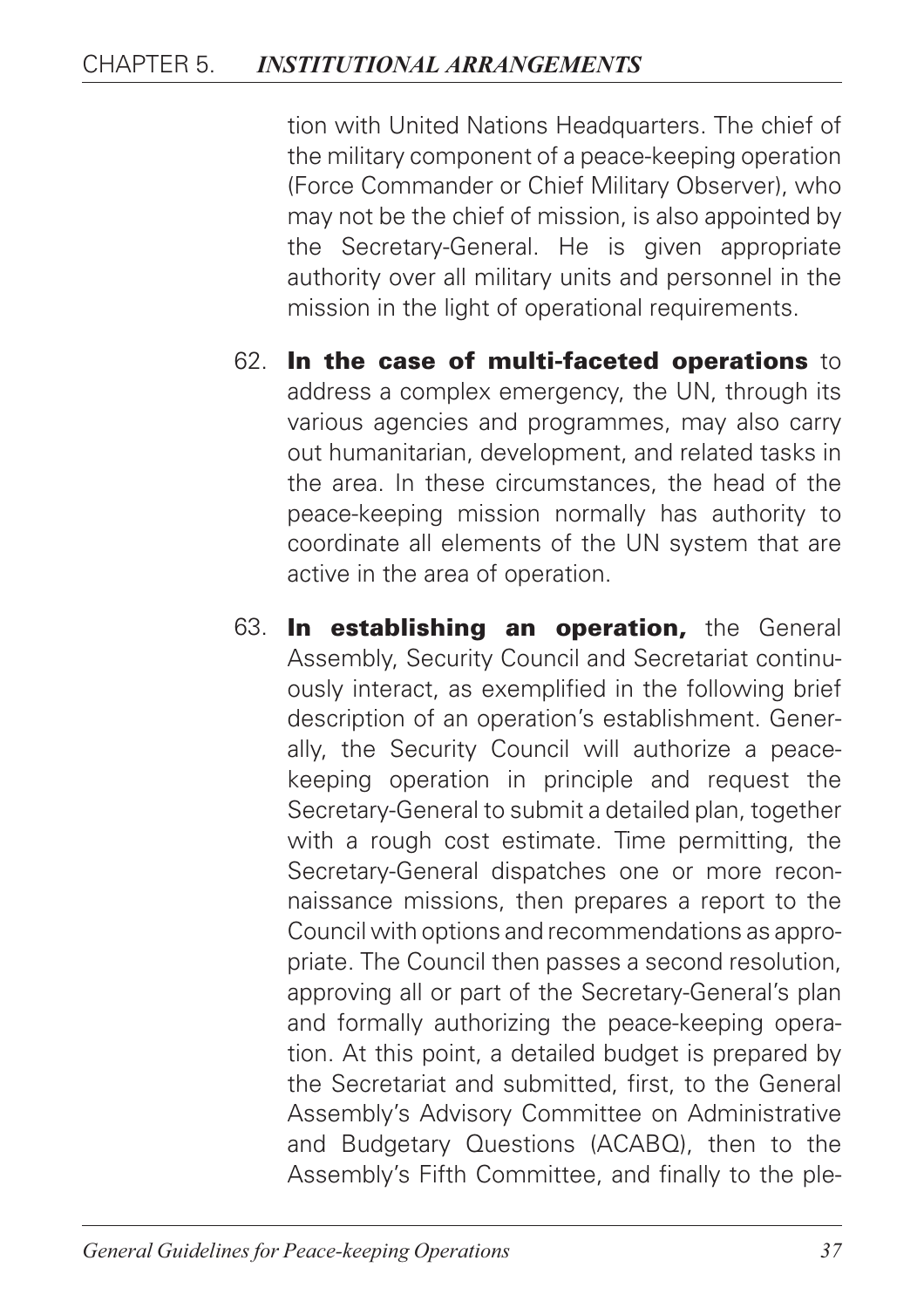nary of the General Assembly for decision. Unlike a national government, the United Nations has no armed forces apart from what its Members provide it specifically for each peace-keeping operation. Therefore, throughout this process the Secretariat is in contact with potential troop-contributing countries in order to identify those which are prepared to provide the necessary personnel and equipment.

- 64. Financing. After the Security Council establishes the mandate and the General Assembly authorizes the funds, the Member States are assessed according to a special scale approved by the General Assembly. Like the scale of assessments for the regular UN budget, it is a progressive scale reflecting the different economies of the Member States. Under the peace-keeping scale of assessments, the five permanent Members of the Security Council pay a somewhat higher proportion in view of their special responsibilities in the maintenance of international peace and security. Once a peace-keeping operation is underway, troop-contributing countries are reimbursed at fixed rates for the personnel they provide, and are also compensated for the depreciation of their equipment. When Member States do not pay their assessed contributions for peace-keeping in full and on time, one consequence is a delay in these reimbursements to troop-contributing countries.
- 65. Planning and Preparation. Since peace-keeping operations do not rely exclusively on military activity but rather on diplomatic, economic and humanitarian endeavours in pursuit of political objectives - planning is a unified, multi-disciplinary effort. The focal point for the planning of peace-keeping operations is the Office of Planning and Support of the Department of Peace-keeping Operations.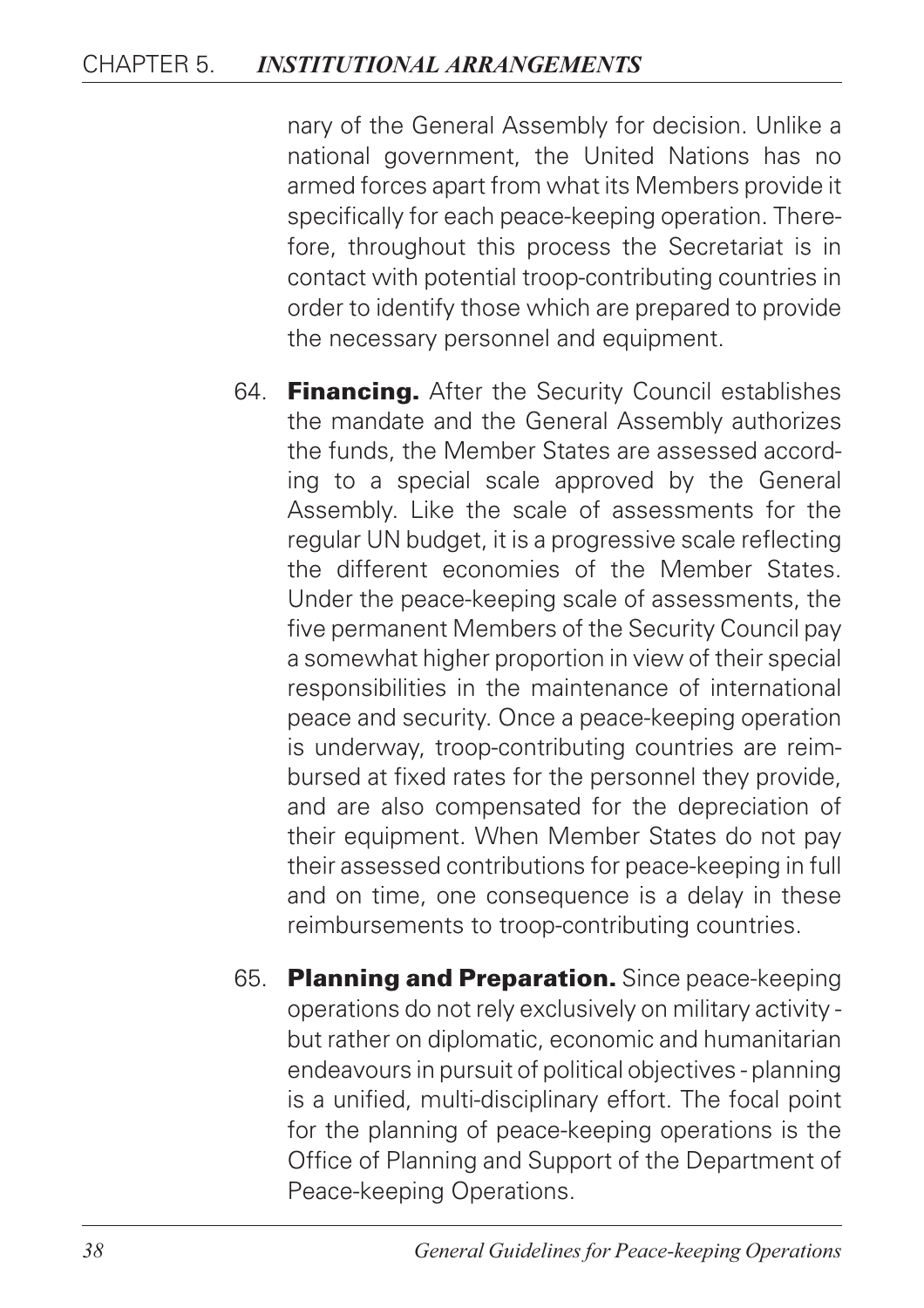- 66. Initial Development Phase. The effective execution of peace-keeping operations requires an assessment of the situation on the ground. This is achieved by the combined efforts of various departments of the Secretariat, including the Department of Peace-keeping Operations; the Department of Political Affairs; the Department of Humanitarian Affairs; the Department of Administration and Management; the Department of Public Information; and the Office of Legal Affairs. Their assessment embraces a wide range of factors which may affect the operation. The Secretariat will usually dispatch a survey mission to observe field conditions and to facilitate forthcoming liaison, the results of which will determine the nature of the overall operational activities, resulting in a planning concept for the operation.
- 67. Pre-deployment Phase. Based on the planning concept, the Secretariat, with involvement of key personnel designated for the future operation, develops a comprehensive plan which takes into account the allocation of personnel, equipment and the level of sustainability and specifies all the functions to be performed in the peace-keeping operation. Potential troop contributors are involved at the earliest possible stage in this process, so that they may prepare their personnel, assemble necessary equipment and ensure a proper level of sustainability for a specified period of time (normally 60-90 days).

### *TROOP-CONTRIBUTING COUNTRIES*

68. The most essential planning factor for United Nations peace- keeping operations is the assurance of support from Member States in providing manpower and Planning can be enhanced by mutually agreed upon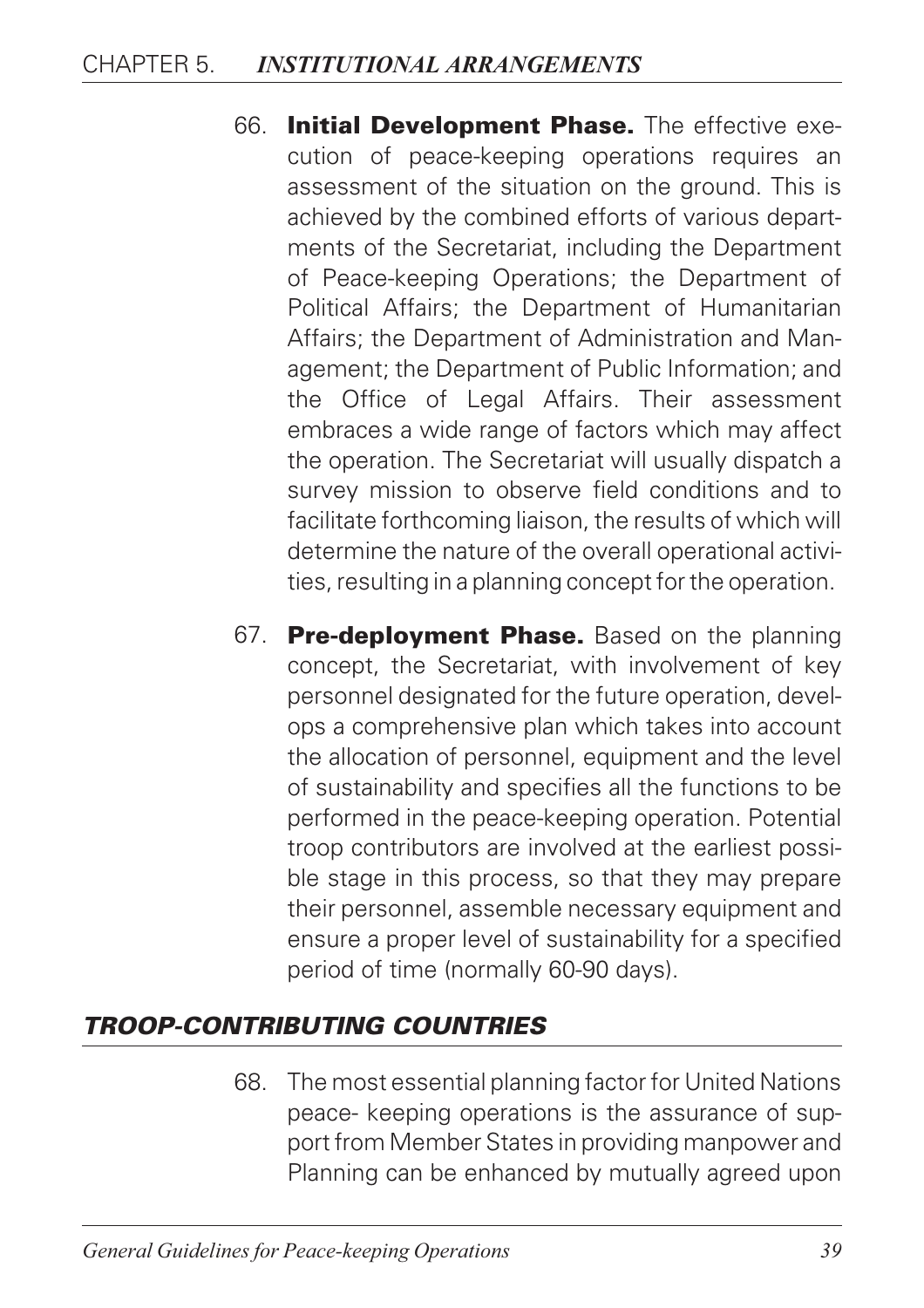understandings between the Secretariat and troop contributors concerning stand-by arrangements. Although these agreements do not guarantee particular contributions from Member States for a specific operation, they do reflect potential contributions on a case-by-case basis. Stand-by arrangements are valuable to the planning process in that they provide a generalized data base from which the Secretariat can derive initial estimates of available resources.

- 69. Each Member State is responsible for training and preparation of its personnel and units who must be trained to maintain an attitude of disciplined impartiality and professional performance in order to command the respect of the conflicting parties.
- 70. Equipment needed for a peace-keeping operation will differ from one mission to another, depending on operational conditions. All equipment should meet the operational and technical requirements specified by the Secretariat, and each Member State is responsible for adequate training of all personnel contributed to the mission, inclusive of the necessary skills to operate the equipment.

#### *HOST COUNTRIES*

71. A peace-keeping operation is deployed with the consent of the host country, and it is expected that the parties will make every effort to facilitate the deployment of the operation. The operation enjoys the status, privileges and immunities of the United Nations provided in the Charter (Article 105) and the Convention on Privileges and Immunities of the United Nations. Peace-keeping personnel, in turn, must respect the laws and customs of the host country.